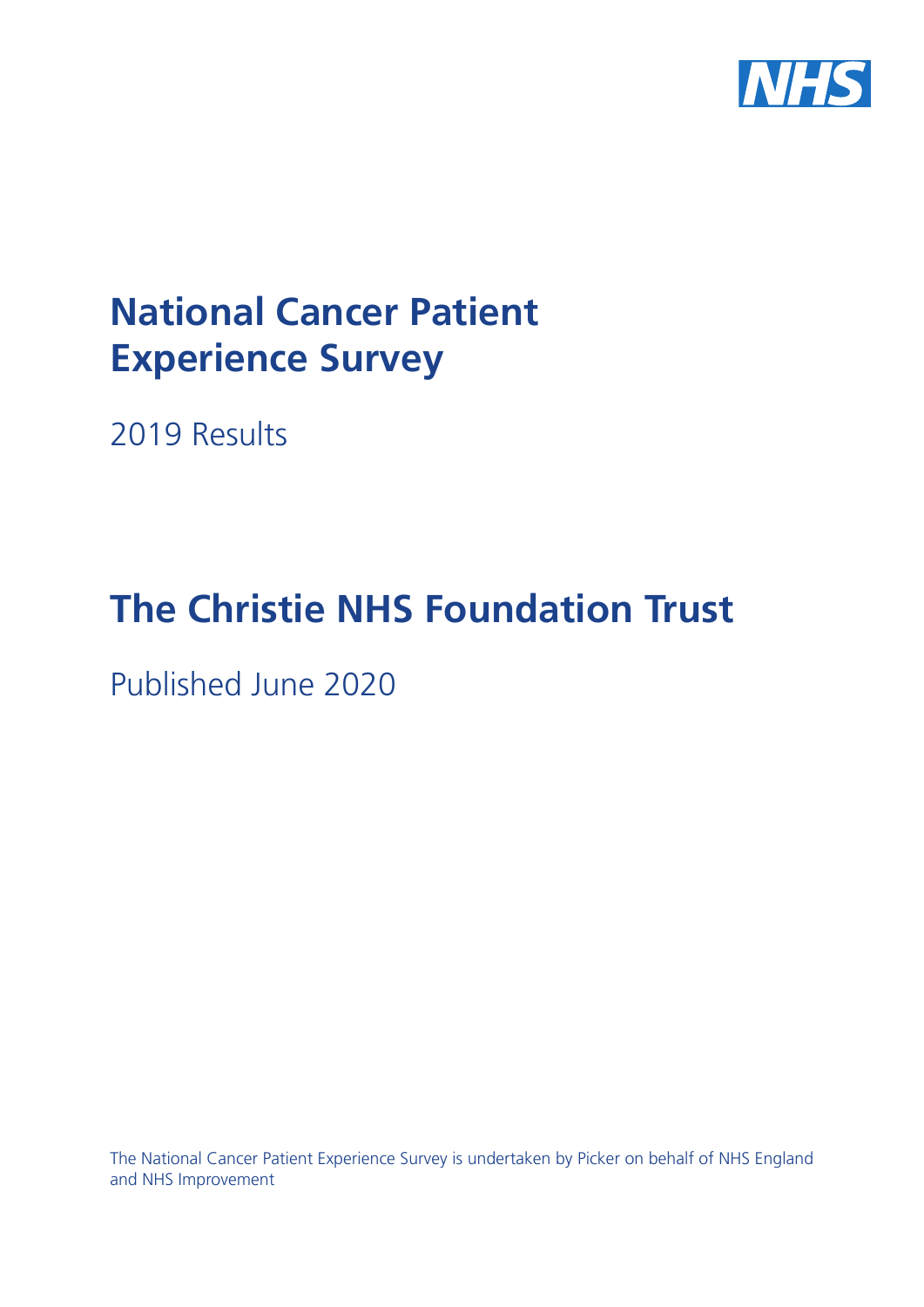# **Executive Summary** Case Mix Adjusted scores

#### **Cancer Dashboard Questions**

The following seven questions are included in phase 1 of the Cancer Dashboard developed by Public Health England and NHS England:

Q61. Patient's average rating of care scored from very poor to very good

| $\Omega$ | $\overline{2}$                                                | 3 | $\overline{4}$ | 5 | 6 | 8 | 9   | 10                                                                                            |
|----------|---------------------------------------------------------------|---|----------------|---|---|---|-----|-----------------------------------------------------------------------------------------------|
|          |                                                               |   |                |   |   |   | 9.0 |                                                                                               |
|          |                                                               |   |                |   |   |   |     | Q18. Patient definitely involved as much as they wanted in decisions about care and treatment |
|          |                                                               |   |                |   |   |   |     | Q19. Patient given the name of a CNS who would support them through their treatment           |
| 86%      | Q20. Patient found it very or quite easy to contact their CNS |   |                |   |   |   |     |                                                                                               |
|          |                                                               |   |                |   |   |   |     | Q39. Patient always felt they were treated with respect and dignity while in hospital         |
| 96%      | leaving hospital                                              |   |                |   |   |   |     | Q41. Hospital staff told patient who to contact if worried about condition or treatment after |
| 60%      | treatment                                                     |   |                |   |   |   |     | Q55. General practice staff definitely did everything they could to support patient during    |

### **Questions Outside Expected Range**

|                                                                                                           |            | Case Mix Adjusted Scores   |                            |                   |
|-----------------------------------------------------------------------------------------------------------|------------|----------------------------|----------------------------|-------------------|
|                                                                                                           | 2019 Score | Lower<br>Expected<br>Range | Upper<br>Expected<br>Range | National<br>Score |
| Q6. The length of time waiting for the test to be done was about right                                    | 92%        | 85%                        | 91%                        | 88%               |
| Q31. Patient had confidence and trust in all doctors treating them                                        | 89%        | 80%                        | 87%                        | 84%               |
| Q34. Patient thought there were always or nearly always enough nurses on duty to care for<br>them         | 73%        | 58%                        | 71%                        | 64%               |
| Q40. Patient given clear written information about what should or should not do after<br>leaving hospital | 90%        | 82%                        | 90%                        | 86%               |
| Q46. Beforehand patient completely had all information needed about radiotherapy<br>treatment             | 92%        | 82%                        | 91%                        | 86%               |
| Q49. Beforehand patient completely had all information needed about chemotherapy<br>treatment             | 89%        | 81%                        | 88%                        | 84%               |
| Q60. Someone discussed with patient whether they would like to take part in cancer<br>research            | 44%        | 21%                        | 39%                        | 30%               |
| Q61. Patient's average rating of care scored from very poor to very good                                  | 9.0        | 8.7                        | 8.9                        | 8.8               |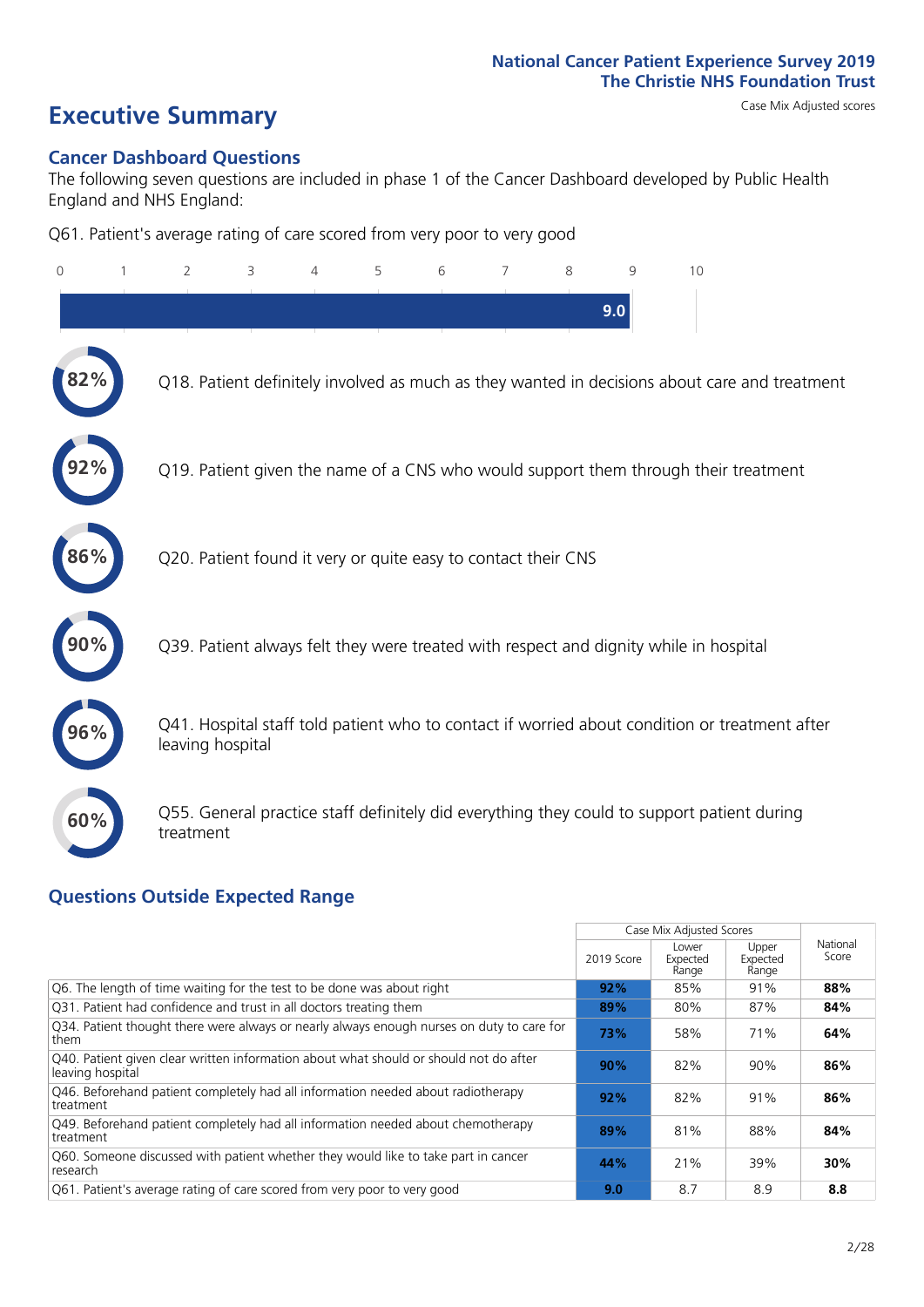|                                                                   |            | Case Mix Adiusted Scores   |                            |                   |
|-------------------------------------------------------------------|------------|----------------------------|----------------------------|-------------------|
|                                                                   | 2019 Score | Lower<br>Expected<br>Range | Upper<br>Expected<br>Range | National<br>Score |
| Q11. Patient felt they were told sensitively that they had cancer | 83%        | 83%                        | 88%                        | 86%               |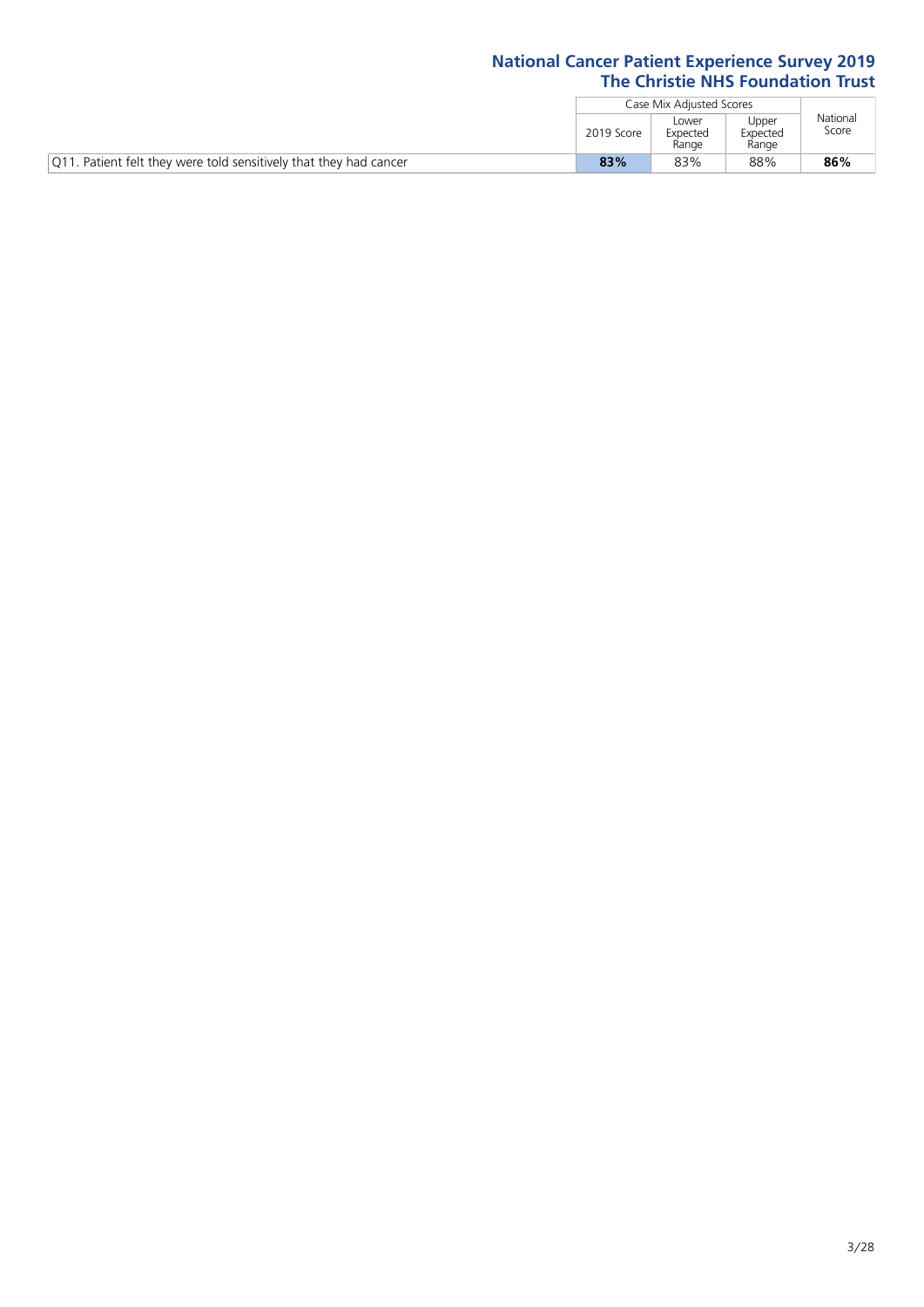## **Introduction**

The National Cancer Patient Experience Survey 2019 is the ninth iteration of the survey first undertaken in 2010. It has been designed to monitor national progress on cancer care; to provide information to drive local quality improvements; to assist commissioners and providers of cancer care; and to inform the work of the various charities and stakeholder groups supporting cancer patients.

The survey was overseen by a national Cancer Patient Experience Advisory Group. This Advisory Group set the principles and objectives of the survey programme and guided questionnaire development. The survey was commissioned and managed by NHS England. The survey provider, Picker, is responsible for designing, running and analysing the survey.

The 2019 survey involved 143 NHS Trusts. Out of 111,366 people, 67,858 people responded to the survey, yielding a response rate of 61%.

# **Methodology**

#### **Eligibility, fieldwork and survey methods**

The sample for the survey included all adult (aged 16 and over) NHS patients, with a confirmed primary diagnosis of cancer, discharged from an NHS Trust after an inpatient episode or day case attendance for cancer related treatment in the months of April, May and June 2019. The fieldwork for the survey was undertaken between December 2019 and March 2020.

As in the previous four years, the survey used a mixed mode methodology. Questionnaires were sent by post, with two reminders where necessary, but also included an option to complete the questionnaire online. A Freephone helpline and email was available for respondents to opt out, ask questions about the survey, enable them to complete their questionnaire over the phone and provide access to a translation and interpreting facility for those whose first language was not English.

#### **Case-mix adjustment**

Both unadjusted and adjusted scores are presented in this report. Case-mix adjusted scores allows us to account for the impact that differing patient populations might have on results. By using the case-mix adjusted estimates we can obtain a greater understanding of how a Trust is performing given their patient population. The factors taken into account in this case-mix adjustment are gender, age, ethnic group, deprivation, and tumour group.

#### **Scoring methodology**

Fifty-two questions from the questionnaire are scored as these questions relate directly to patient experience. For all but one question (Q61), scores are presented as the percentage of positive responses out of all scored responses. For Q61, respondents rate their overall care on a scale of 0 to 10, of which the average was calculated for this question's presented score. The percentages in this report have been rounded to the nearest percentage point. Therefore, in some cases the figures do not appear to add up to 100%.

#### **Statistical significance**

In the reporting of 2019 results, appropriate statistical tests have been undertaken to identify unadjusted scores for which the change over time is 'statistically significant'. Thirty-seven scored questions in 2019 have been compared with those of 2018 and a statistically significant change between the two years has been reported where identified.

For the scored questions that are comparable beyond 2018, statistically significant change over the five years has also been reported where identified. A statistically significant difference means that the change in the result is very unlikely to have occurred by sampling variation.

#### **Suppression**

#### **Question-level suppression**

For scores where the base size per question is  $<$ 21, the score will be suppressed and replaced with an asterisk (\*). The base size will include neutral response options.

#### **Double suppression**

If any group within a particular sub-group breakdown (such as the tumour group breakdown) has <21 responses, then the figure for this particular group is suppressed and replaced with an asterisk (\*). If there is only one group within the sub-group breakdown that has <21 respondents, and is therefore suppressed, the group with the next lowest number of respondents is also supressed and replaced with an asterisk (\*) (regardless if it is greater than or less than 21).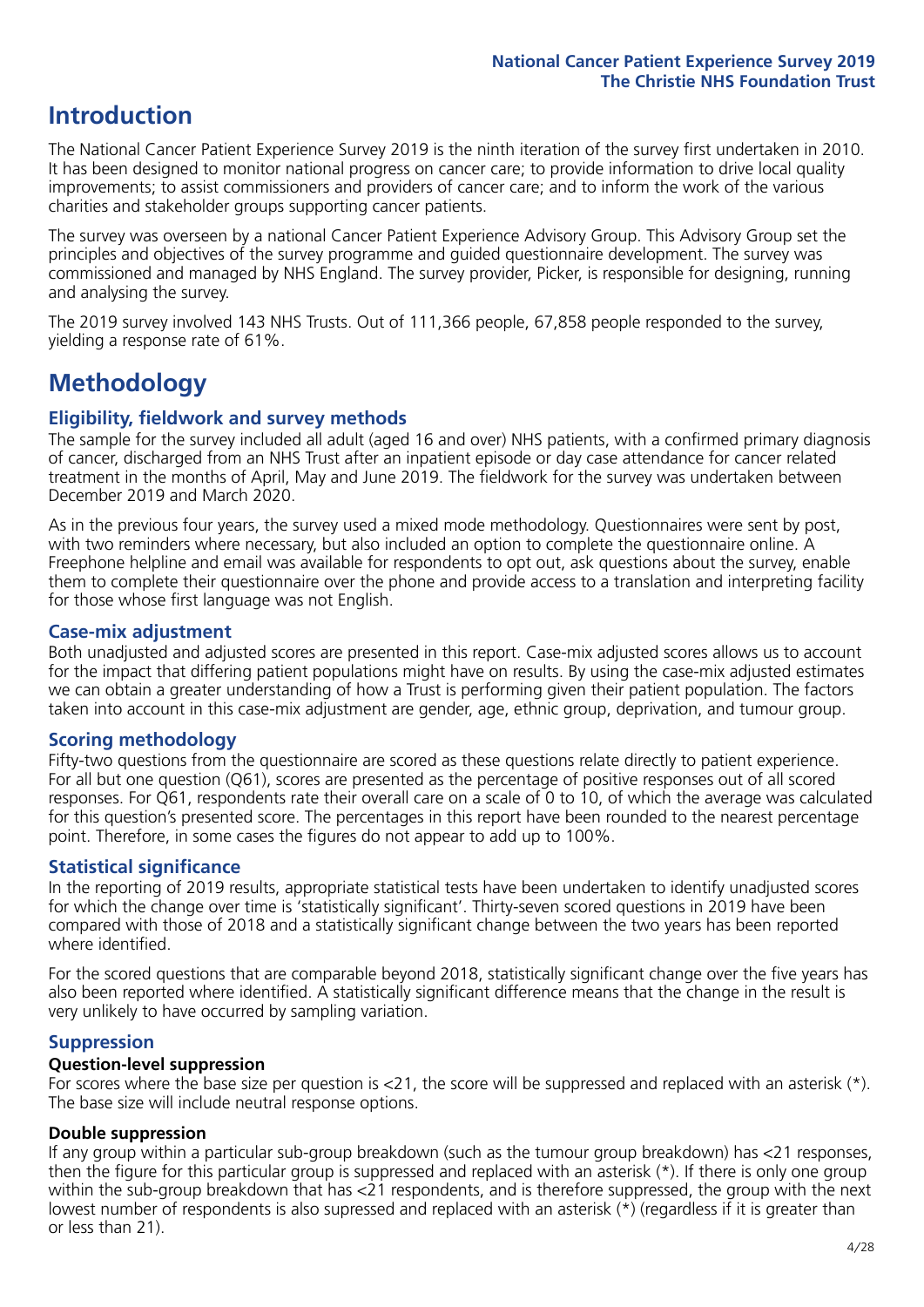# **Understanding the results**

This report shows how this Trust scored for each question in the survey, compared with national results and previous year's results. It is aimed at helping individual Trusts to understand their performance and identify areas for local improvement. Below is a description of the type of results presented within this report and how to understand them.

#### **Expected range charts**

The expected range charts in this report show a bar with the lowest and highest score received for each question nationally. Within this bar, an expected range is given (in grey) and a black diamond represents the actual score for this Trust.

Trusts whose score is above the upper limit of the expected range (in the dark blue) are positive outliers, with a score statistically significantly higher than the national mean. This indicates that the Trust performs better than what Trusts of the same size and demographics are expected to perform. The opposite is true if the score is below the lower limit of the expected range (in the light blue); these are negative outliers. For scores within the expected range (in the grey), the score is what we would expect given the Trust's size and demographics.

#### **Comparability tables**

The comparability tables show the 2018 and 2019 unadjusted scores for this Trust for each scored question. If there is a significant change from 2018 and 2019 or overall from 2015 to 2019, an arrow will be presented for the direction of change. The adjusted 2019 score will also be presented for each scored question along with the lower and upper expected range and national score. Scores above the upper limit of the expected range will be highlighted dark blue, scores below the lower limit of the expected range will be highlighted light blue, and scores within the lower and upper limit of the expected ranges will be highlighted grey.

#### **Tumour type tables**

The tumour type tables show the unadjusted scores for each scored question for each of the 13 tumour groups. The national score for that tumour group is also shown. Unadjusted scores for the same tumour type across different Trusts may not be comparable, as they do not account for the impact that differing patient populations might have on results. Central nervous system is abbreviated as 'CNS' and lower gastrointestinal tract is abbreviated as 'LGT' throughout this report.

#### **Year on year charts**

The year on year charts show five columns representing the unadjusted scores of the last five years (2015, 2016, 2017, 2018 and 2019) for each scored question.

#### **Notes on specific questions**

Following the development phase of the 2019 survey, several changes were made to the questionnaire. Six scored questions were amended (Q5, Q18, Q30, Q35, Q56 and Q60) and one non-scored question (Q29) was amended that impacted the comparability of questions Q30 to Q41. Of all questions changed or impacted by change, only Q60 is presented with historical comparisons; though the results should be interpreted with caution.

#### **Unadjusted data and case-mix adjusted data**

Unadjusted data should be used to see the actual responses from patients relating to the Trust. Case-mix adjusted data, together with expected ranges, should be used to understand whether the results are significantly higher or lower than national results taking account of the patient mix.

### **Further information**

This research was carried out in accordance with the international standard for organisations conducting social research (accreditation to ISO20252:2012; certificate number GB08/74322). The 2019 survey data has been produced and published in line with the Code of Practice for Official Statistics.

For more information on the methodology, please see the Technical Document. It can be viewed along with the 2019 questionnaire and survey quidance on the website at [www.ncpes.co.uk](https://www.ncpes.co.uk/supporting-documents). For all other outputs at National, Trust, CCG and Cancer Alliance level, please see the PDF reports, Excel tables and dashboards at [www.ncpes.co.uk.](https://www.ncpes.co.uk/current-results)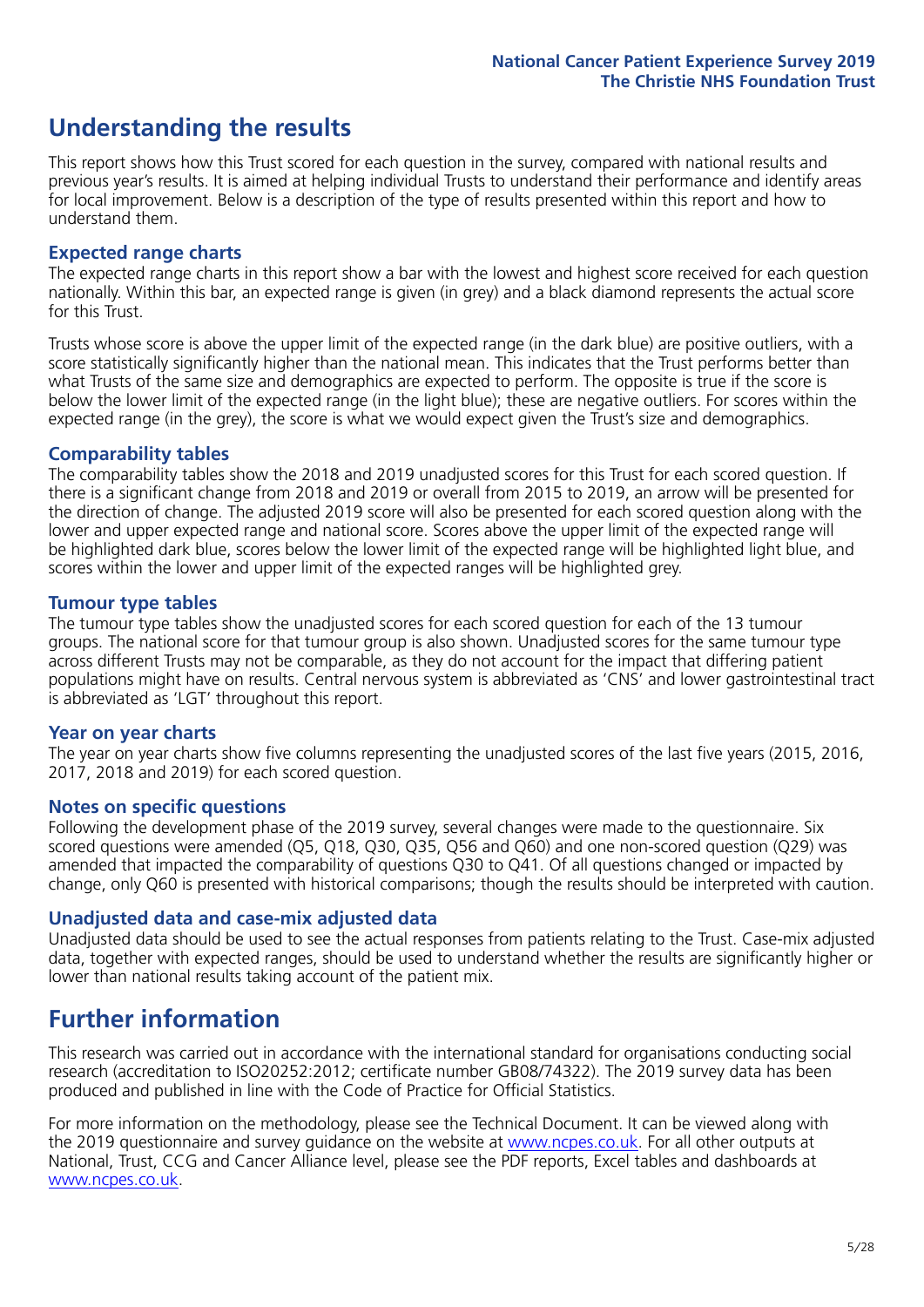### **Response Rate**

#### **Overall Response Rate**

745 patients responded out of a total of 1,341 patients, resulting in a response rate of 56%.

|          | Sample Size | Adjusted<br>Sample | Completed | Response Rate |
|----------|-------------|--------------------|-----------|---------------|
| Trust    | 1.474       | 1.341              | 745       | 56%           |
| National | 119.855     | 111.366            | 67.858    | 61%           |

#### **Respondents by Survey Type**

|                            | Number of<br>Respondents |
|----------------------------|--------------------------|
| Online                     | 60                       |
| Paper                      | 685                      |
| Phone                      |                          |
| <b>Translation Service</b> |                          |

#### **Respondents by Tumour Group**

|                      | Number of<br>Respondents |
|----------------------|--------------------------|
| <b>Brain / CNS</b>   | $\mathcal{P}$            |
| <b>Breast</b>        | 67                       |
| Colorectal / LGT     | 158                      |
| Gynaecological       | 80                       |
| Haematological       | 67                       |
| <b>Head and Neck</b> | 33                       |
| Lung                 | 22                       |
| Prostate             | 97                       |
| Sarcoma              | 30                       |
| Skin                 | 50                       |
| <b>Upper Gastro</b>  | 60                       |
| Urological           | 41                       |
| Other                | 38                       |

#### **Respondents by Age and Gender**

Respondents year of birth has been used to determine age. This information has been amalgamated into 8 age bands. The age and gender distribution for the Trust was as follows:

|        | Age 16-24 | Age 25-34 | Age 35-44 | Age 45-54 | Age 55-64 | Age 65-74 | Age 75-84 | Age 85+ | Total |
|--------|-----------|-----------|-----------|-----------|-----------|-----------|-----------|---------|-------|
| Male   |           |           |           | 29        | 98        | 167       | 62        |         | 391   |
| Female |           | 13        | 19        | 43        | 93        | 134       | 44        |         | 354   |
| Total  | 12        | 20        | 30        | 72        | 191       | 301       | 106       | 13      | 745   |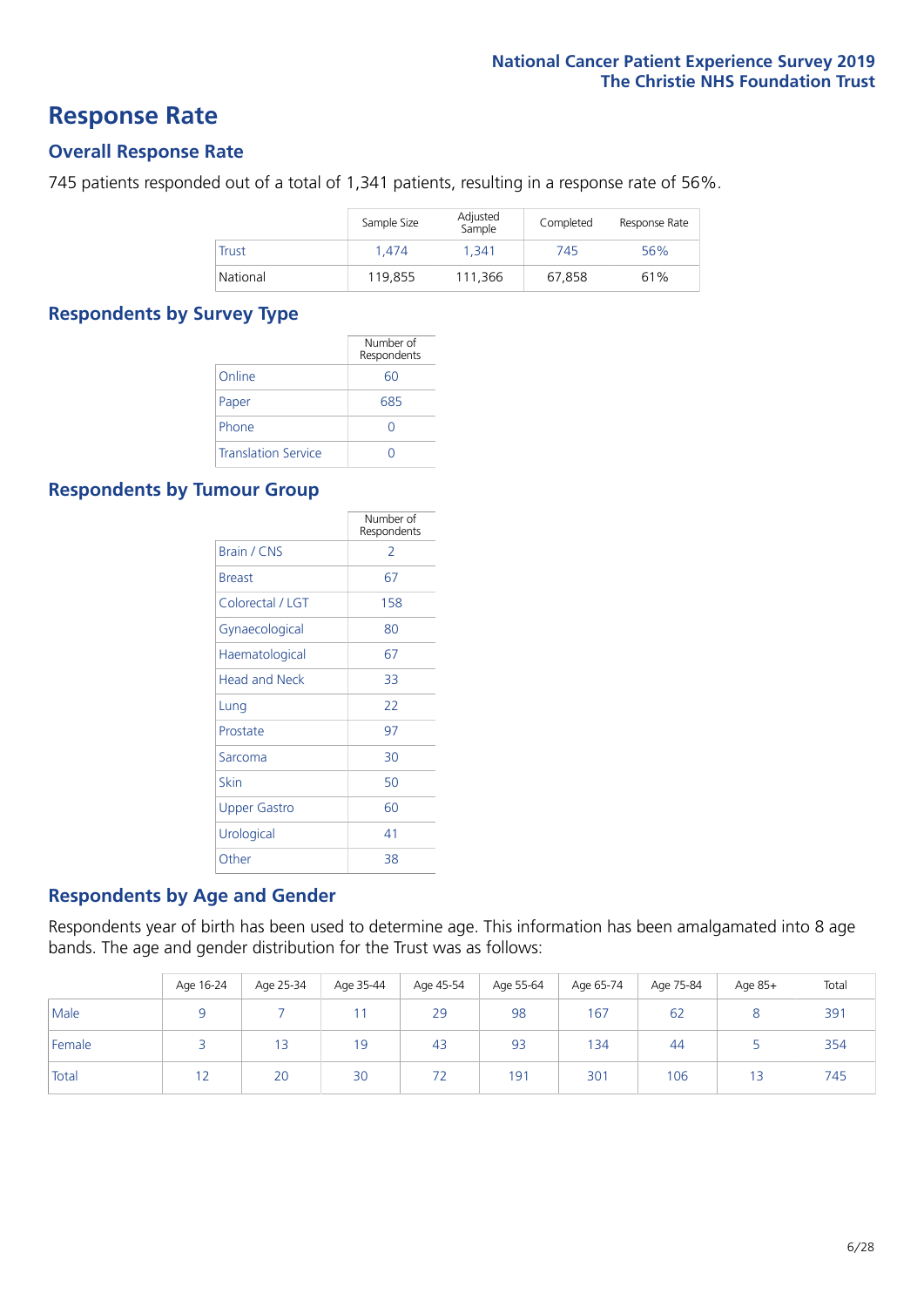# **Expected Range Charts**

| Lower Expected Range<br>Average                                                                                                                                                                                                                                                                                                                                                                                                                                                                                             |       |     | Upper Expected Range |     |     |     |            |                   |                   | Case Mix Adjusted Score |                 |
|-----------------------------------------------------------------------------------------------------------------------------------------------------------------------------------------------------------------------------------------------------------------------------------------------------------------------------------------------------------------------------------------------------------------------------------------------------------------------------------------------------------------------------|-------|-----|----------------------|-----|-----|-----|------------|-------------------|-------------------|-------------------------|-----------------|
| <b>SEEING YOUR GP</b><br>Q1. Saw GP once or twice before being told they needed to go to<br>hospital<br>Q2. Patient thought they were seen as soon as necessary                                                                                                                                                                                                                                                                                                                                                             | $0\%$ | 10% | 20%                  | 30% | 40% | 50% | 60%        | 70%               | 80%<br>78%<br>84% |                         | 90% 100%        |
| <b>DIAGNOSTIC TESTS</b><br>Q5. Received all the information needed about the test<br>Q6. The length of time waiting for the test to be done was about<br>right<br>Q7. Test results explained in completely understandable way                                                                                                                                                                                                                                                                                               | $0\%$ | 10% | 20%                  | 30% | 40% | 50% | 60%        | 70%               | 80%<br>81%        | 92%                     | 90% 100%<br>95% |
| <b>FINDING OUT WHAT WAS WRONG WITH YOU</b><br>Q10. Patient told they could bring a family member or friend when<br>first told they had cancer<br>Q11. Patient felt they were told sensitively that they had cancer<br>Q12. Patient completely understood the explanation of what was<br>wrong<br>Q13. Patient given easy to understand written information about<br>the type of cancer they had                                                                                                                             | $0\%$ | 10% | 20%                  | 30% | 40% | 50% | 60%        | 70%<br>72%<br>72% | 80%<br>77%<br>83% |                         | 90% 100%        |
| <b>DECIDING THE BEST TREATMENT FOR YOU</b><br>Q14. Patient felt that treatment options were completely explained<br>Q15. Patient felt possible side effects were definitely explained in<br>an understandable way<br>Q16. Patient definitely given practical advice and support in dealing<br>with side effects of treatment<br>Q17. Patient definitely told about side effects that could affect<br>them in the future<br>Q18. Patient definitely involved as much as they wanted in<br>decisions about care and treatment | $0\%$ | 10% | 20%                  | 30% | 40% | 50% | 60%<br>59% | 70%<br>74%<br>68% | 80%<br>82%<br>82% |                         | 90% 100%        |
| <b>CLINICAL NURSE SPECIALIST (CNS)</b><br>Q19. Patient given the name of a CNS who would support them<br>through their treatment<br>Q20. Patient found it very or quite easy to contact their CNS<br>Q21. Patient got understandable answers to important questions<br>all or most of the time                                                                                                                                                                                                                              | $0\%$ | 10% | 20%                  | 30% | 40% | 50% | 60%        | 70%               | 80%               | 92%<br>86%<br>87%       | 90% 100%        |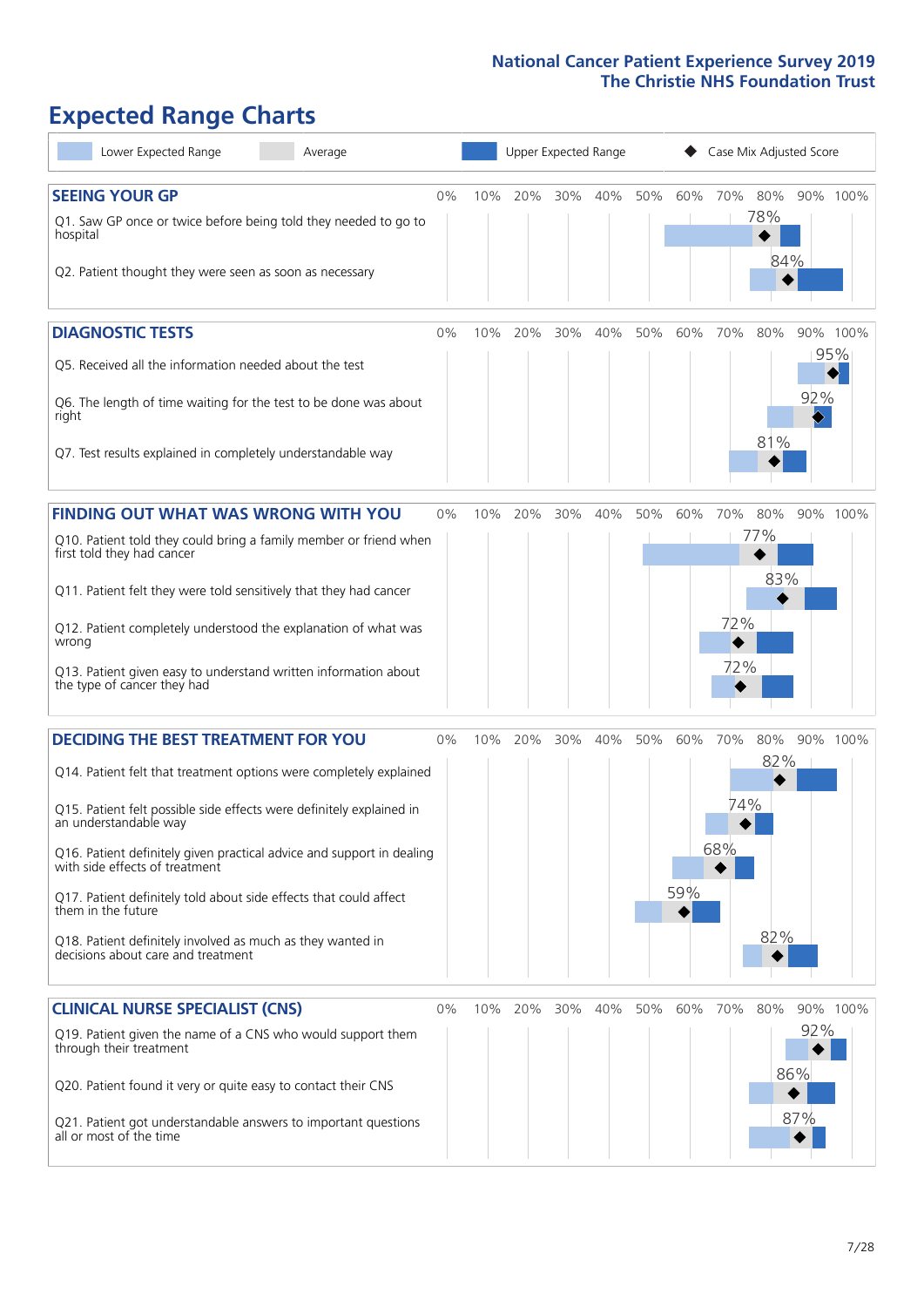# **Expected Range Charts**

| Lower Expected Range<br>Average                                                                                                                                                                                                                                                                                                                                                                                                                                                                                                                                                                                                                                                                                                                                                                                                                                                                                                                                                                                                                                       |     |     | Upper Expected Range |     |            |            |                                             | Case Mix Adjusted Score  |                               |                 |
|-----------------------------------------------------------------------------------------------------------------------------------------------------------------------------------------------------------------------------------------------------------------------------------------------------------------------------------------------------------------------------------------------------------------------------------------------------------------------------------------------------------------------------------------------------------------------------------------------------------------------------------------------------------------------------------------------------------------------------------------------------------------------------------------------------------------------------------------------------------------------------------------------------------------------------------------------------------------------------------------------------------------------------------------------------------------------|-----|-----|----------------------|-----|------------|------------|---------------------------------------------|--------------------------|-------------------------------|-----------------|
| <b>SUPPORT FOR PEOPLE WITH CANCER</b><br>$0\%$<br>Q22. Hospital staff gave information about support or self-help<br>groups for people with cancer<br>Q23. Hospital staff discussed or gave information about the impact<br>cancer could have on day to day activities<br>Q24. Hospital staff gave information on getting financial help or<br>possible benefits<br>Q25. Hospital staff told patient they could get free prescriptions                                                                                                                                                                                                                                                                                                                                                                                                                                                                                                                                                                                                                                | 10% | 20% | 30%                  | 40% | 50%        | 60%<br>60% | 70%                                         | 80%<br>86%<br>79%        | 90%                           | 90% 100%        |
| <b>OPERATIONS</b><br>0%<br>Q27. Beforehand, patient had all the information needed about the<br>operation<br>Q28. Afterwards, staff completely explained how operation had<br>gone in understandable way                                                                                                                                                                                                                                                                                                                                                                                                                                                                                                                                                                                                                                                                                                                                                                                                                                                              | 10% | 20% | 30%                  | 40% | 50%        | 60%        | 70%                                         | 80%<br>76%               |                               | 90% 100%<br>96% |
| <b>HOSPITAL CARE AS AN INPATIENT</b><br>$0\%$<br>Q30. Hospital staff didn't talk in front of patient as if patient wasn't<br>there<br>Q31. Patient had confidence and trust in all doctors treating them<br>Q32. Patient's family or someone close definitely felt able to talk to<br>a doctor<br>Q33. Patient had confidence and trust in all the ward nurses<br>treating them<br>Q34. Patient thought there were always or nearly always enough<br>nurses on duty to care for them<br>Q35. All hospital staff asked patient what name they prefer to be<br>called by<br>Q36. Patient always given enough privacy when discussing<br>condition or treatment<br>Q37. Patient definitely found hospital staff to discuss worries or<br>fears during their inpatient visit<br>Q38. Hospital staff definitely did everything they could to help<br>control pain<br>Q39. Patient always felt they were treated with respect and dignity<br>while in hospital<br>Q40. Patient given clear written information about what should or<br>should not do after leaving hospital | 10% | 20% | 30%                  | 40% | 50%<br>53% | 60%        | 70%<br>72%<br>73%<br>$\blacklozenge$<br>70% | 80%<br>79%<br>85%<br>84% | 87%<br>89%<br>◇<br>90%<br>90% | 90% 100%<br>96% |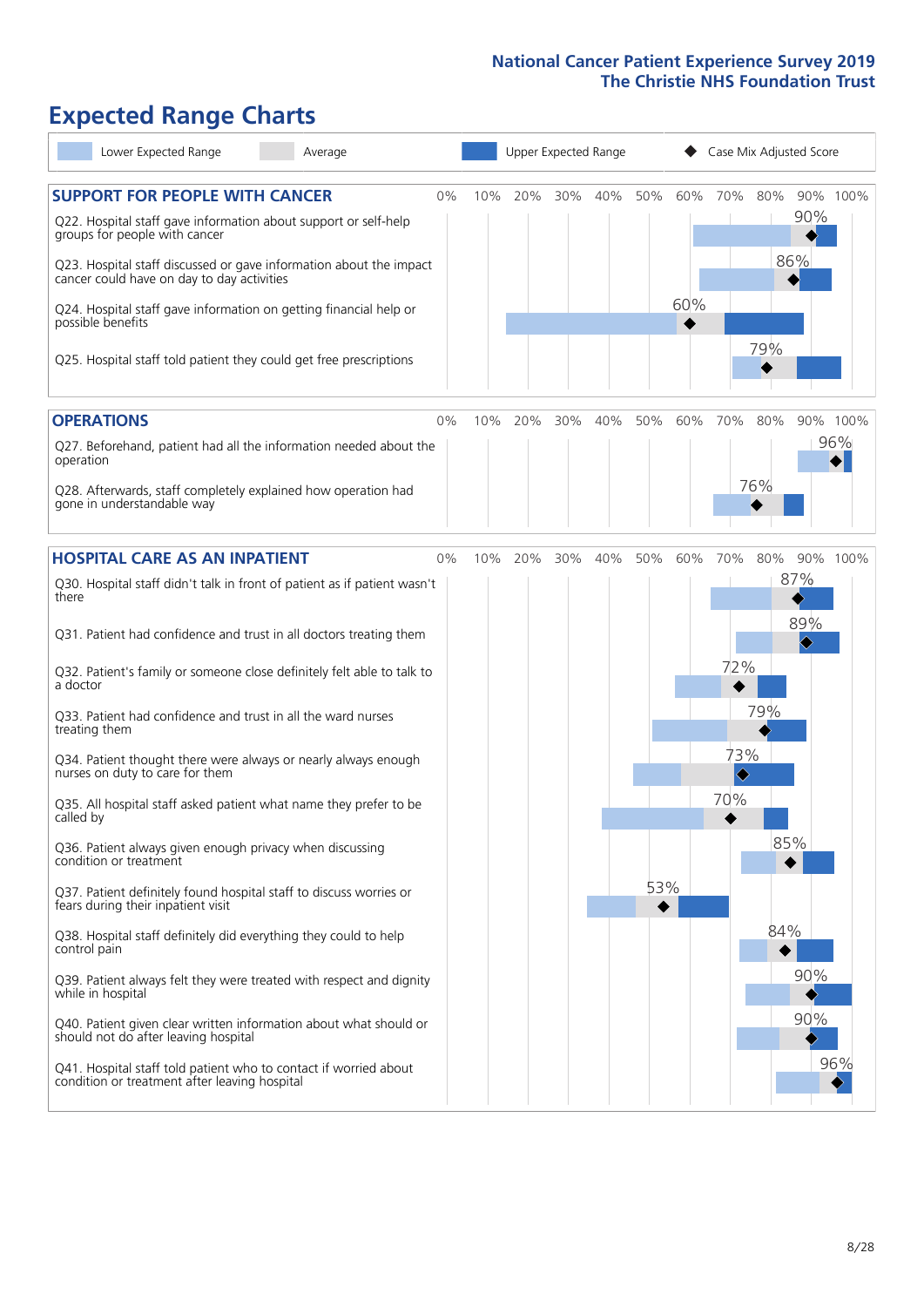# **Expected Range Charts**

| Lower Expected Range                                                                                                               | Average |    |     | Upper Expected Range |     |          | Case Mix Adjusted Score |     |            |     |     |          |
|------------------------------------------------------------------------------------------------------------------------------------|---------|----|-----|----------------------|-----|----------|-------------------------|-----|------------|-----|-----|----------|
| <b>HOSPITAL CARE AS A DAY PATIENT / OUTPATIENT 0%</b><br>Q43. Patient definitely found hospital staff to discuss worries or        |         |    | 10% | 20%                  | 30% | 40%      | 50%                     | 60% | 70%<br>71% | 80% |     | 90% 100% |
| fears during their outpatient or day case visit<br>Q44. Cancer doctor had the right documents at patient's last                    |         |    |     |                      |     |          |                         |     |            |     |     | 97%      |
| outpatient appointment<br>Q46. Beforehand patient completely had all information needed                                            |         |    |     |                      |     |          |                         |     |            |     | 92% |          |
| about radiotherapy treatment<br>Q47. Patient completely given understandable information about<br>whether radiotherapy was working |         |    |     |                      |     |          | 54%                     |     |            |     |     |          |
| Q49. Beforehand patient completely had all information needed<br>about chemotherapy treatment                                      |         |    |     |                      |     |          |                         |     |            |     | 89% |          |
| Q50. Patient given enough information about whether<br>chemotherapy was working in a completely understandable way                 |         |    |     |                      |     |          |                         |     | 65%        |     |     |          |
| <b>HOME CARE AND SUPPORT</b>                                                                                                       |         | 0% | 10% | 20%                  | 30% | 40%      | 50%                     | 60% | 70%        | 80% |     | 90% 100% |
| Q51. Hospital staff definitely gave family or someone close all the<br>information needed to help care at home                     |         |    |     |                      |     |          |                         | 60% |            |     |     |          |
| Q52. Patient definitely given enough support from health or social<br>services during treatment                                    |         |    |     |                      |     |          |                         | 57% |            |     |     |          |
| Q53. Patient definitely given enough support from health or social<br>services after treatment                                     |         |    |     |                      |     |          | 50%                     |     |            |     |     |          |
| <b>CARE FROM YOUR GENERAL PRACTICE</b>                                                                                             |         | 0% | 10% | 20%                  | 30% | 40%      | 50%                     | 60% | 70%        | 80% |     | 90% 100% |
| Q54. GP given enough information about patient's condition and<br>treatment                                                        |         |    |     |                      |     |          |                         |     |            |     |     | 95%      |
| Q55. General practice staff definitely did everything they could to<br>support patient during treatment                            |         |    |     |                      |     |          |                         | 60% |            |     |     |          |
| <b>YOUR OVERALL NHS CARE</b>                                                                                                       |         | 0% | 10% | 20%                  | 30% | 40%      | 50%                     | 60% | 70%        | 80% |     | 90% 100% |
| Q56. Different people treating and caring for patient always work<br>well together to give best possible care                      |         |    |     |                      |     |          |                         |     | 70%        |     |     |          |
| Q57. Patient given a care plan                                                                                                     |         |    |     |                      |     | 37%      |                         |     |            |     |     |          |
| Q58. Overall the administration of care was good or very good                                                                      |         |    |     |                      |     |          |                         |     |            |     | 88% |          |
| Q59. Patient felt length of time for attending clinics and<br>appointments for cancer was about right                              |         |    |     |                      |     |          |                         | 65% |            |     |     |          |
| Q60. Someone discussed with patient whether they would like to<br>take part in cancer research                                     |         |    |     |                      |     | 44%<br>♦ |                         |     |            |     |     |          |
|                                                                                                                                    |         | 0  |     | 2                    | 3   | 4        | 5                       | 6   |            | 8   | 9   | 10       |
| Q61. Patient's average rating of care scored from very poor to very<br>good                                                        |         |    |     |                      |     |          |                         |     |            |     | 9.0 |          |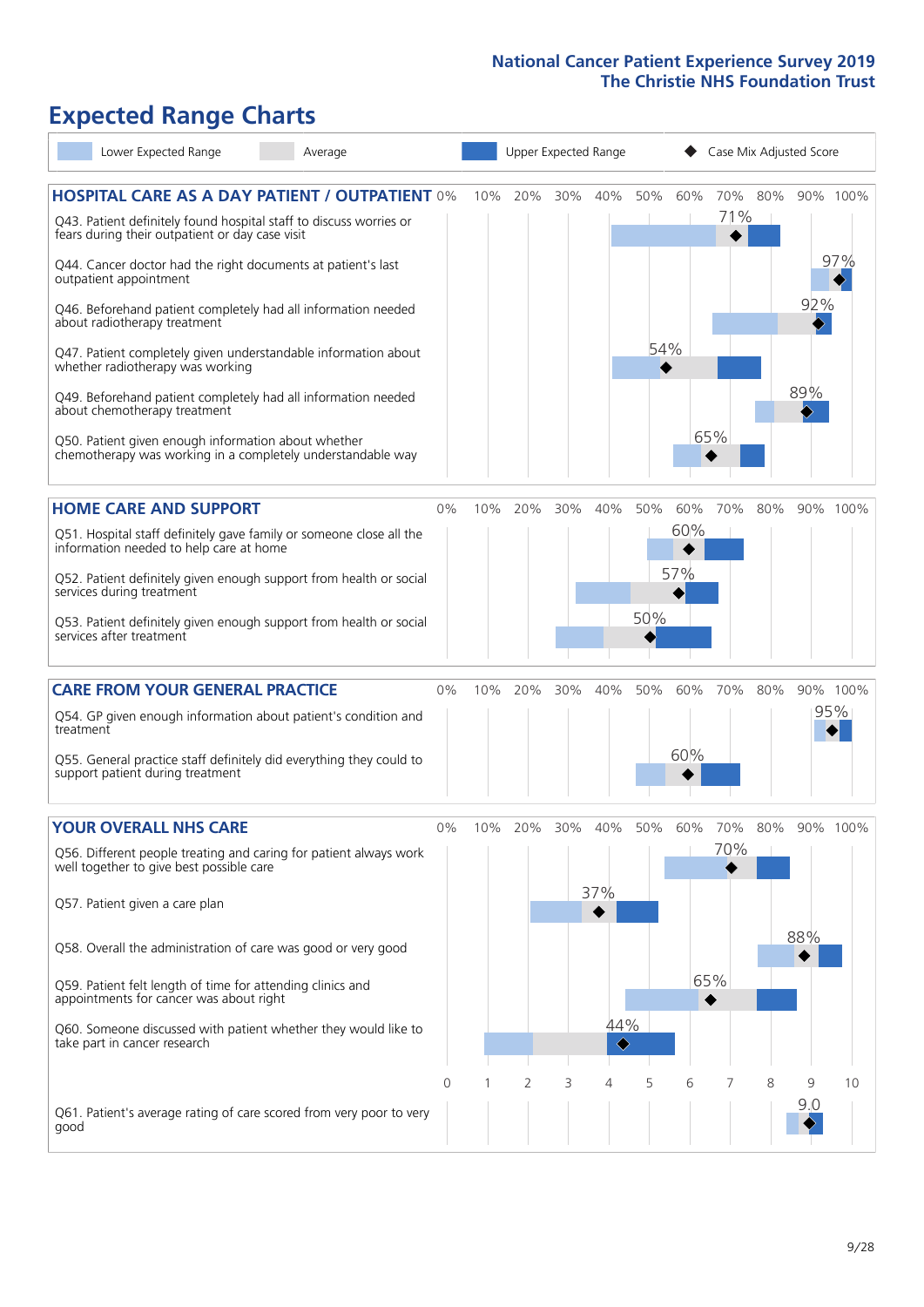# **Comparability Tables**

\* Indicates where a score has been suppressed because there are less than 21 responses.

\*\* No score available for 2018.

 $\triangle$  or  $\nabla$ 

Change 2018-2019: Indicates where 2019 score is significantly higher or lower than 2018 score Change Overall: Indicates significant change overall (2015, 2016, 2017, 2018 and 2019).

Adjusted Score below Lower Expected Range Adjusted Score between Upper and Lower Expected Ranges Adjusted Score above Upper Expected Range

|                                                                             |           |               | Unadjusted Scores |               |                                         |               | Case Mix Adjusted Scores            |                |                   |
|-----------------------------------------------------------------------------|-----------|---------------|-------------------|---------------|-----------------------------------------|---------------|-------------------------------------|----------------|-------------------|
|                                                                             | 2018<br>n | 2018<br>Score | 2019<br>n         | 2019<br>Score | Change<br>2018-<br>2010 Overall<br>2019 | 2019<br>Score | Lower<br>Expected Expected<br>Range | Upper<br>Range | National<br>Score |
| <b>SEEING YOUR GP</b>                                                       |           |               |                   |               |                                         |               |                                     |                |                   |
| Q1. Saw GP once or twice before being told they needed to go<br>to hospital | 510       | 74%           | 557               | 77%           |                                         | 78%           | 76%                                 | 82%            | 79%               |
| Q2. Patient thought they were seen as soon as necessary                     | 659       | 83%           | 709               | 82%           |                                         | 84%           | 81%                                 | 87%            | 84%               |
| <b>DIAGNOSTIC TESTS</b>                                                     |           |               |                   |               |                                         |               |                                     |                |                   |

| Q5. Received all the information needed about the test                    | $**$ | **  | 612 | 95% |  | 95% | 93% | 97% | 95% |
|---------------------------------------------------------------------------|------|-----|-----|-----|--|-----|-----|-----|-----|
| Q6. The length of time waiting for the test to be done was<br>about right | 556  | 88% | 61  | 90% |  | 92% | 85% | 91% | 88% |
| Q7. Test results explained in completely understandable way               | 560  | 81% | 612 | 80% |  | 81% | 77% | 83% | 80% |

| <b>FINDING OUT WHAT WAS WRONG WITH YOU</b>                                                      |     |     |     |     |     |     |     |     |
|-------------------------------------------------------------------------------------------------|-----|-----|-----|-----|-----|-----|-----|-----|
| Q10. Patient told they could bring a family member or friend<br>when first told they had cancer | 601 | 74% | 664 | 76% | 77% | 72% | 82% | 77% |
| Q11. Patient felt they were told sensitively that they had cancer                               | 648 | 84% | 715 | 82% | 83% | 83% | 88% | 86% |
| Q12. Patient completely understood the explanation of what<br>was wrong                         | 661 | 73% | 712 | 71% | 72% | 70% | 77% | 73% |
| Q13. Patient given easy to understand written information<br>about the type of cancer they had  | 583 | 73% | 629 | 71% | 72% | 71% | 78% | 74% |

| <b>DECIDING THE BEST TREATMENT FOR YOU</b>                                                              |      |     |     |     |  |     |     |     |     |
|---------------------------------------------------------------------------------------------------------|------|-----|-----|-----|--|-----|-----|-----|-----|
| Q14. Patient felt that treatment options were completely<br>explained                                   | 590  | 85% | 646 | 83% |  | 82% | 81% | 86% | 83% |
| Q15. Patient felt possible side effects were definitely explained<br>in an understandable way           | 636  | 74% | 691 | 75% |  | 74% | 69% | 76% | 73% |
| Q16. Patient definitely given practical advice and support in<br>dealing with side effects of treatment | 627  | 73% | 690 | 68% |  | 68% | 63% | 71% | 67% |
| Q17. Patient definitely told about side effects that could affect<br>them in the future                 | 601  | 62% | 662 | 61% |  | 59% | 53% | 61% | 57% |
| Q18. Patient definitely involved as much as they wanted in<br>decisions about care and treatment        | $**$ | **  | 703 | 82% |  | 82% | 78% | 84% | 81% |

| <b>CLINICAL NURSE SPECIALIST (CNS)</b>                                                    |     |     |     |     |  |     |     |     |     |
|-------------------------------------------------------------------------------------------|-----|-----|-----|-----|--|-----|-----|-----|-----|
| Q19. Patient given the name of a CNS who would support them<br>through their treatment    | 636 | 92% | 681 | 92% |  | 92% | 89% | 95% | 92% |
| Q20. Patient found it very or quite easy to contact their CNS                             | 509 | 86% | 547 | 86% |  | 86% | 81% | 89% | 85% |
| Q21. Patient got understandable answers to important<br>questions all or most of the time | 486 | 90% | 528 | 87% |  | 87% | 85% | 90% | 87% |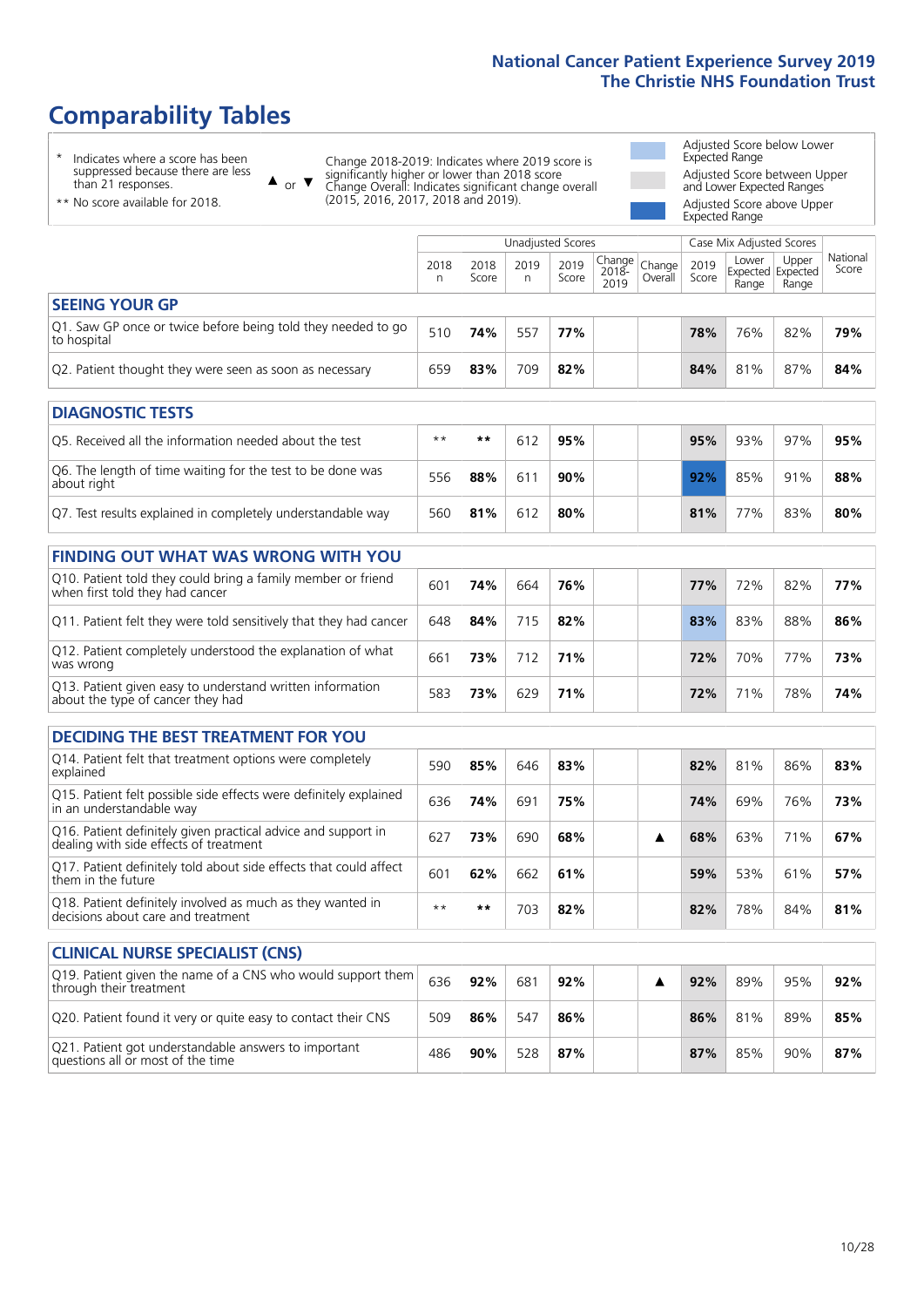# **Comparability Tables**

\* Indicates where a score has been suppressed because there are less than 21 responses.

\*\* No score available for 2018.

 $\triangle$  or  $\nabla$ 

Change 2018-2019: Indicates where 2019 score is significantly higher or lower than 2018 score Change Overall: Indicates significant change overall (2015, 2016, 2017, 2018 and 2019).

Adjusted Score below Lower Expected Range Adjusted Score between Upper and Lower Expected Ranges Adjusted Score above Upper Expected Range

|                                                                                                                   |           |               | <b>Unadjusted Scores</b> |               |                         |                   |               | Case Mix Adjusted Scores            |                |                   |
|-------------------------------------------------------------------------------------------------------------------|-----------|---------------|--------------------------|---------------|-------------------------|-------------------|---------------|-------------------------------------|----------------|-------------------|
|                                                                                                                   | 2018<br>n | 2018<br>Score | 2019<br>n                | 2019<br>Score | Change<br>2018-<br>2019 | Change<br>Overall | 2019<br>Score | Lower<br>Expected Expected<br>Range | Upper<br>Range | National<br>Score |
| <b>SUPPORT FOR PEOPLE WITH CANCER</b>                                                                             |           |               |                          |               |                         |                   |               |                                     |                |                   |
| Q22. Hospital staff gave information about support or self-help<br>groups for people with cancer                  | 510       | 87%           | 583                      | 90%           |                         | ▲                 | 90%           | 85%                                 | 91%            | 88%               |
| Q23. Hospital staff discussed or gave information about the<br>impact cancer could have on day to day activities  | 452       | 84%           | 511                      | 86%           |                         |                   | 86%           | 81%                                 | 87%            | 84%               |
| Q24. Hospital staff gave information on getting financial help or<br>possible benefits                            | 347       | 63%           | 398                      | 61%           |                         |                   | 60%           | 57%                                 | 69%            | 63%               |
| Q25. Hospital staff told patient they could get free prescriptions                                                | 321       | 78%           | 335                      | 76%           |                         |                   | 79%           | 78%                                 | 86%            | 82%               |
| <b>OPERATIONS</b>                                                                                                 |           |               |                          |               |                         |                   |               |                                     |                |                   |
| Q27. Beforehand, patient had all the information needed about<br>the operation                                    | 383       | 97%           | 377                      | 96%           |                         |                   | 96%           | 94%                                 | 98%            | 96%               |
| Q28. Afterwards, staff completely explained how operation had<br>gone in understandable way                       | 376       | 84%           | 379                      | 77%           |                         |                   | 76%           | 75%                                 | 83%            | 79%               |
| <b>HOSPITAL CARE AS AN INPATIENT</b>                                                                              |           |               |                          |               |                         |                   |               |                                     |                |                   |
| Q30. Hospital staff didn't talk in front of patient as if patient<br>wasn't there                                 | $* *$     | **            | 453                      | 86%           |                         |                   | 87%           | 80%                                 | 87%            | 84%               |
| Q31. Patient had confidence and trust in all doctors treating<br>them                                             | $**$      | $***$         | 457                      | 88%           |                         |                   | 89%           | 80%                                 | 87%            | 84%               |
| Q32. Patient's family or someone close definitely felt able to talk<br>to a doctor                                | $* *$     | $**$          | 387                      | 71%           |                         |                   | 72%           | 68%                                 | 77%            | 72%               |
| Q33. Patient had confidence and trust in all the ward nurses<br>treating them                                     | $* *$     | **            | 457                      | 78%           |                         |                   | 79%           | 69%                                 | 79%            | 74%               |
| Q34. Patient thought there were always or nearly always<br>enough nurses on duty to care for them                 | $* *$     | $***$         | 456                      | 71%           |                         |                   | 73%           | 58%                                 | 71%            | 64%               |
| Q35. All hospital staff asked patient what name they prefer to<br>be called by                                    | $* *$     | **            | 451                      | 70%           |                         |                   | 70%           | 63%                                 | 78%            | 71%               |
| Q36. Patient always given enough privacy when discussing<br>condition or treatment                                | $* *$     | $***$         | 457                      | 84%           |                         |                   | 85%           | 81%                                 | 88%            | 85%               |
| Q37. Patient definitely found hospital staff to discuss worries or<br>fears during their inpatient visit          | $**$      | $***$         | 339                      | 54%           |                         |                   | 53%           | 47%                                 | 57%            | 52%               |
| Q38. Hospital staff definitely did everything they could to help<br>control pain                                  | $* *$     | $***$         | 405                      | 83%           |                         |                   | 84%           | 79%                                 | 86%            | 83%               |
| Q39. Patient always felt they were treated with respect and<br>dignity while in hospital                          | $**$      | $***$         | 458                      | 90%           |                         |                   | 90%           | 85%                                 | 91%            | 88%               |
| Q40. Patient given clear written information about what should<br>or should not do after leaving hospital         | $**$      | $***$         | 423                      | 90%           |                         |                   | 90%           | 82%                                 | 90%            | 86%               |
| Q41. Hospital staff told patient who to contact if worried about<br>condition or treatment after leaving hospital | $**$      | **            | 441                      | 96%           |                         |                   | 96%           | 92%                                 | 96%            | 94%               |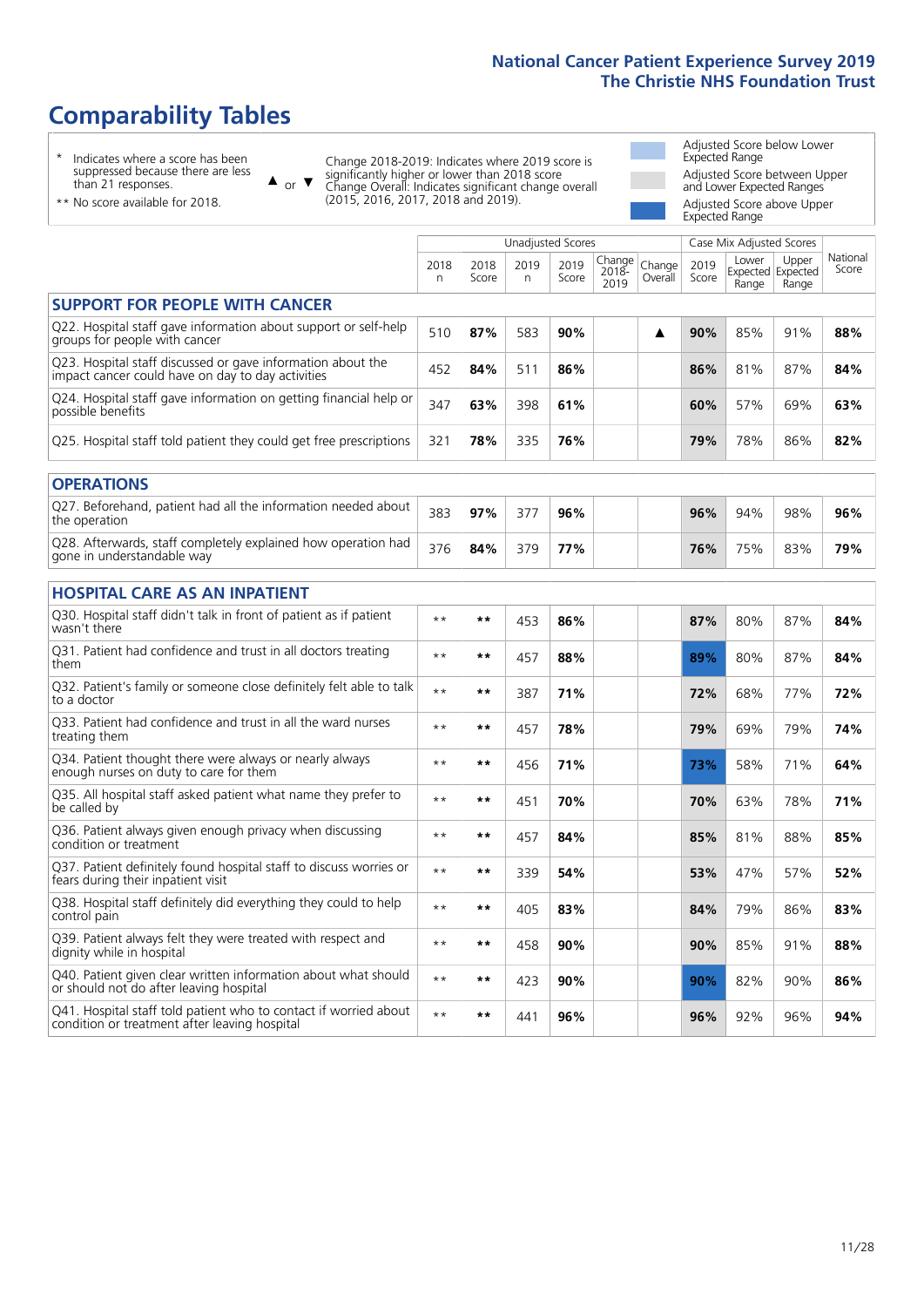# **Comparability Tables**

\* Indicates where a score has been suppressed because there are less than 21 responses.

\*\* No score available for 2018.

 $\triangle$  or  $\nabla$ 

Change 2018-2019: Indicates where 2019 score is significantly higher or lower than 2018 score Change Overall: Indicates significant change overall (2015, 2016, 2017, 2018 and 2019).

Adjusted Score below Lower Expected Range Adjusted Score between Upper and Lower Expected Ranges Adjusted Score above Upper Expected Range

|                                                                                                                       |              |               |            | <b>Unadjusted Scores</b> |                         |                   |               | Case Mix Adjusted Scores            |                |                   |
|-----------------------------------------------------------------------------------------------------------------------|--------------|---------------|------------|--------------------------|-------------------------|-------------------|---------------|-------------------------------------|----------------|-------------------|
|                                                                                                                       | 2018<br>n    | 2018<br>Score | 2019<br>n. | 2019<br>Score            | Change<br>2018-<br>2019 | Change<br>Overall | 2019<br>Score | Lower<br>Expected Expected<br>Range | Upper<br>Range | National<br>Score |
| <b>HOSPITAL CARE AS A DAY PATIENT / OUTPATIENT</b>                                                                    |              |               |            |                          |                         |                   |               |                                     |                |                   |
| Q43. Patient definitely found hospital staff to discuss worries or<br>fears during their outpatient or day case visit | 481          | 71%           | 508        | 72%                      |                         |                   | 71%           | 67%                                 | 74%            | 71%               |
| Q44. Cancer doctor had the right documents at patient's last<br>outpatient appointment                                | 597          | 97%           | 623        | 97%                      |                         |                   | 97%           | 94%                                 | 97%            | 96%               |
| Q46. Beforehand patient completely had all information needed<br>about radiotherapy treatment                         | 195          | 91%           | 208        | 92%                      |                         |                   | 92%           | 82%                                 | 91%            | 86%               |
| Q47. Patient completely given understandable information<br>about whether radiotherapy was working                    | 169          | 66%           | 183        | 54%                      |                         |                   | 54%           | 53%                                 | 67%            | 60%               |
| Q49. Beforehand patient completely had all information needed<br>about chemotherapy treatment                         | 339          | 84%           | 392        | 89%                      |                         |                   | 89%           | 81%                                 | 88%            | 84%               |
| Q50. Patient given enough information about whether<br>chemotherapy was working in a completely understandable way    | 313          | 67%           | 366        | 64%                      |                         |                   | 65%           | 63%                                 | 72%            | 68%               |
| <b>HOME CARE AND SUPPORT</b>                                                                                          |              |               |            |                          |                         |                   |               |                                     |                |                   |
| Q51. Hospital staff definitely gave family or someone close all<br>the information needed to help care at home        | 546          | 66%           | 611        | 61%                      |                         |                   | 60%           | 56%                                 | 64%            | 60%               |
| Q52. Patient definitely given enough support from health or<br>social services during treatment                       | 427          | 57%           | 456        | 58%                      |                         |                   | 57%           | 45%                                 | 59%            | 52%               |
| Q53. Patient definitely given enough support from health or<br>social services after treatment                        | 275          | 51%           | 273        | 52%                      |                         |                   | 50%           | 39%                                 | 51%            | 45%               |
| CARE FROM YOUR GENERAL PRACTICE                                                                                       |              |               |            |                          |                         |                   |               |                                     |                |                   |
| Q54. GP given enough information about patient's condition<br>and treatment                                           | 547          | 95%           | 590        | 94%                      |                         |                   | 95%           | 94%                                 | 97%            | 95%               |
| Q55. General practice staff definitely did everything they could<br>to support patient during treatment               | 457          | 60%           | 502        | 59%                      |                         |                   | 60%           | 54%                                 | 63%            | 58%               |
| <b>YOUR OVERALL NHS CARE</b>                                                                                          |              |               |            |                          |                         |                   |               |                                     |                |                   |
| Q56. Different people treating and caring for patient always<br>work well together to give best possible care         | $\star\star$ | $***$         | 686        | 69%                      |                         |                   | 70%           | 69%                                 | 77%            | 73%               |
| Q57. Patient given a care plan                                                                                        | 509          | 38%           | 561        | 38%                      |                         | ▲                 | 37%           | 33%                                 | 42%            | 38%               |
| Q58. Overall the administration of care was good or very good                                                         | 663          | 90%           | 709        | 87%                      |                         |                   | 88%           | 86%                                 | 92%            | 89%               |
| Q59. Patient felt length of time for attending clinics and<br>appointments for cancer was about right                 | 657          | 66%           | 708        | 66%                      |                         |                   | 65%           | 62%                                 | 77%            | 69%               |
| Q60. Someone discussed with patient whether they would like<br>to take part in cancer research                        | 624          | 37%           | 668        | 44%                      |                         | ▲                 | 44%           | 21%                                 | 39%            | 30%               |
| Q61. Patient's average rating of care scored from very poor to<br>very good                                           | 653          | 9.1           | 694        | 8.9                      |                         | A                 | 9.0           | 8.7                                 | 8.9            | 8.8               |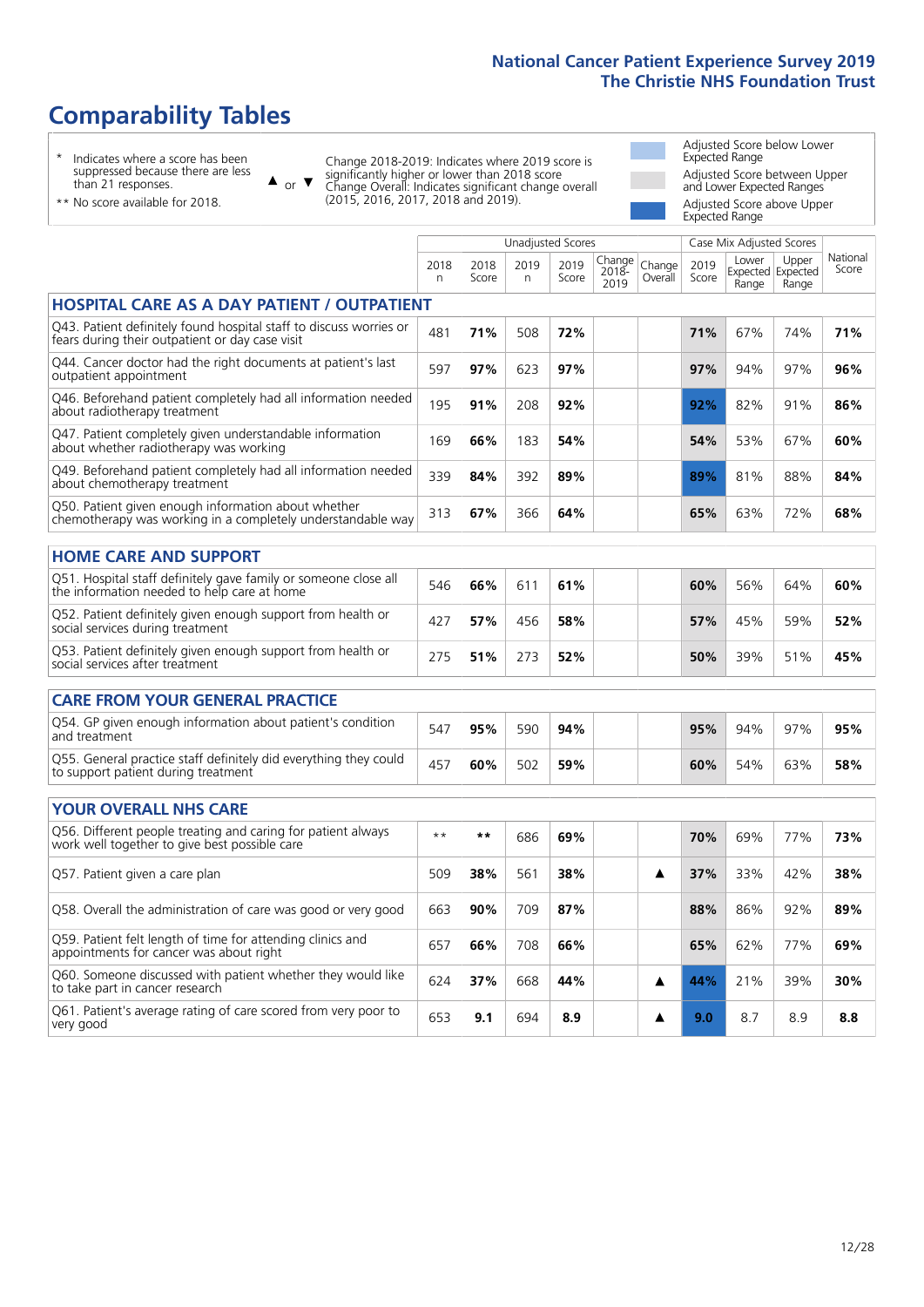- \* Indicates where a score has been suppressed because there are less than 21 responses.
- n.a. Indicates that there were no respondents for that tumour group.

| <b>SEEING YOUR GP</b>                           |              |          |                 |                     |                    |                |                  |                             | Tumour Group |         |                                                     |                 |           |       |                |
|-------------------------------------------------|--------------|----------|-----------------|---------------------|--------------------|----------------|------------------|-----------------------------|--------------|---------|-----------------------------------------------------|-----------------|-----------|-------|----------------|
|                                                 |              | Brain    | <b>Breast</b>   | Colorectal<br>LGT   | ᠊ᢛ<br>Gynaecologic | Haematological | Head and<br>Neck | Dung                        | Prostate     | Sarcoma | Skin                                                | Upper<br>Gastro | Irologica | Other | All<br>Cancers |
| Q1. Saw GP once or twice before being told they | <b>Trust</b> |          | n.a. $95\%$ 72% |                     |                    | 70% 63%        | $\star$          |                             | 90%          |         | 56% 84% 76% 74% 72% 77%                             |                 |           |       |                |
| needed to go to hospital                        | National I   | 59%      |                 |                     |                    |                |                  | 94% 75% 77% 67% 79% 71% 82% |              |         | 71% 90% 74% 83% 74% 79%                             |                 |           |       |                |
| Q2. Patient thought they were seen as soon as   | <b>Trust</b> | $^\star$ |                 | 82% 78% 82% 90% 85% |                    |                |                  |                             |              |         | 94% 52% 88% 78% 77% 71% 82%                         |                 |           |       |                |
| necessary                                       | National     | 79%      |                 |                     |                    |                |                  |                             |              |         | 89% 83% 81% 82% 81% 84% 86% 69% 85% 79% 85% 79% 84% |                 |           |       |                |

#### **DIAGNOSTIC TESTS** Tumour Group

|                                                   |                                                                  | Brain   | <b>Breast</b> | olorectal.<br>LGT   | $\overline{\sigma}$<br>Gynaecologic | Haematological | Head and<br>Neck | Lung    | Prostate | Sarcoma                 | Skin | Upper<br>Gastro | rological                                               | Other | All<br>Cancers |
|---------------------------------------------------|------------------------------------------------------------------|---------|---------------|---------------------|-------------------------------------|----------------|------------------|---------|----------|-------------------------|------|-----------------|---------------------------------------------------------|-------|----------------|
| Q5. Received all the information needed about     | Trust                                                            | $\star$ | 98%           | 94%                 | 98%                                 | 96% 96%        |                  |         | 89%      | 96%                     |      |                 | 98% 96% 94% 94% 95%                                     |       |                |
| the test                                          | National                                                         | 93%     |               | 95% 95%             | 93%                                 |                |                  |         |          | 95% 93% 95% 95% 93% 96% |      | 95%             | 95% 95% 95%                                             |       |                |
| Q6. The length of time waiting for the test to be | Trust                                                            | $\star$ |               | $96\%$ 91%          |                                     | 93% 92% 96%    |                  | $\star$ |          |                         |      |                 | 88% 92% 93% 92% 82% 77% 90%                             |       |                |
| done was about right                              | <b>National</b>                                                  |         |               |                     |                                     |                |                  |         |          |                         |      |                 | 84% 91% 88% 86% 89% 88% 87% 87% 81% 87% 84% 87% 86% 88% |       |                |
| Q7. Test results explained in completely          | Trust                                                            | $\star$ |               | 84% 77% 85% 85% 85% |                                     |                |                  | $\star$ |          |                         |      |                 | 78% 88% 85% 83% 70% 75% 80%                             |       |                |
| understandable way                                | National 71% 83% 82% 77% 77% 79% 80% 80% 78% 84% 75% 80% 76% 80% |         |               |                     |                                     |                |                  |         |          |                         |      |                 |                                                         |       |                |

|                                                   | <b>FINDING OUT WHAT WAS WRONG WITH YOU</b><br>Gynaecological<br>olorectal.<br>LGT<br><b>Breast</b><br>Brain<br>Û |         |     |     |             |                   |                  |         |          |         |             |                                         |           |                                         |                |
|---------------------------------------------------|------------------------------------------------------------------------------------------------------------------|---------|-----|-----|-------------|-------------------|------------------|---------|----------|---------|-------------|-----------------------------------------|-----------|-----------------------------------------|----------------|
|                                                   |                                                                                                                  |         |     |     |             | aematologica<br>Ĩ | Head and<br>Neck | Lung    | Prostate | Sarcoma | Skin        | Upper<br>Gastro                         | rological | Other                                   | All<br>Cancers |
| Q10. Patient told they could bring a family       | Trust                                                                                                            | $\star$ | 90% | 72% | 69%         | 84%               | 65%              |         | 79%      | 86%     | 76%         | 66%                                     | 78%       | 63%                                     | 76%            |
| member or friend when first told they had cancer  | National                                                                                                         | 85%     | 82% | 82% | 71%         | 71%               | 71%              | 77%     |          | 79% 73% | 69%         | 76%                                     | 73%       | 75%                                     | 77%            |
| Q11. Patient felt they were told sensitively that | Trust                                                                                                            | $\star$ | 93% | 82% | 83%         | 87% 88%           |                  | $\star$ | 81%      |         | 90% 81%     | 60%                                     | 90%       | 66% 82%                                 |                |
| they had cancer                                   | National                                                                                                         | 79%     |     |     | 89% 87% 82% |                   |                  |         |          |         |             |                                         |           | 84% 87% 83% 86% 84% 89% 81% 84% 83% 86% |                |
| Q12. Patient completely understood the            | Trust                                                                                                            | $\star$ | 79% | 70% | 77%         | 63%               | 70%              |         | 74%      | 55%     | 79%         |                                         | 78% 63%   | 56% 71%                                 |                |
| explanation of what was wrong                     | National                                                                                                         | 66%     | 77% | 79% | 73%         | 60%               |                  | 78% 76% |          |         | 79% 67% 80% | 70%                                     | 77%       |                                         | 70% 73%        |
| Q13. Patient given easy to understand written     | Trust                                                                                                            | $\star$ |     |     | 72% 65% 81% | 77% 63%           |                  | $\star$ |          | 81% 43% | 76%         | 67%                                     | 70%       | 62%                                     | 71%            |
| information about the type of cancer they had     | National                                                                                                         | 66%     | 78% | 73% | 71%         |                   |                  |         |          |         |             | 76%   69%   67%   83%   67%   84%   67% | 74%       | 65%                                     | 74%            |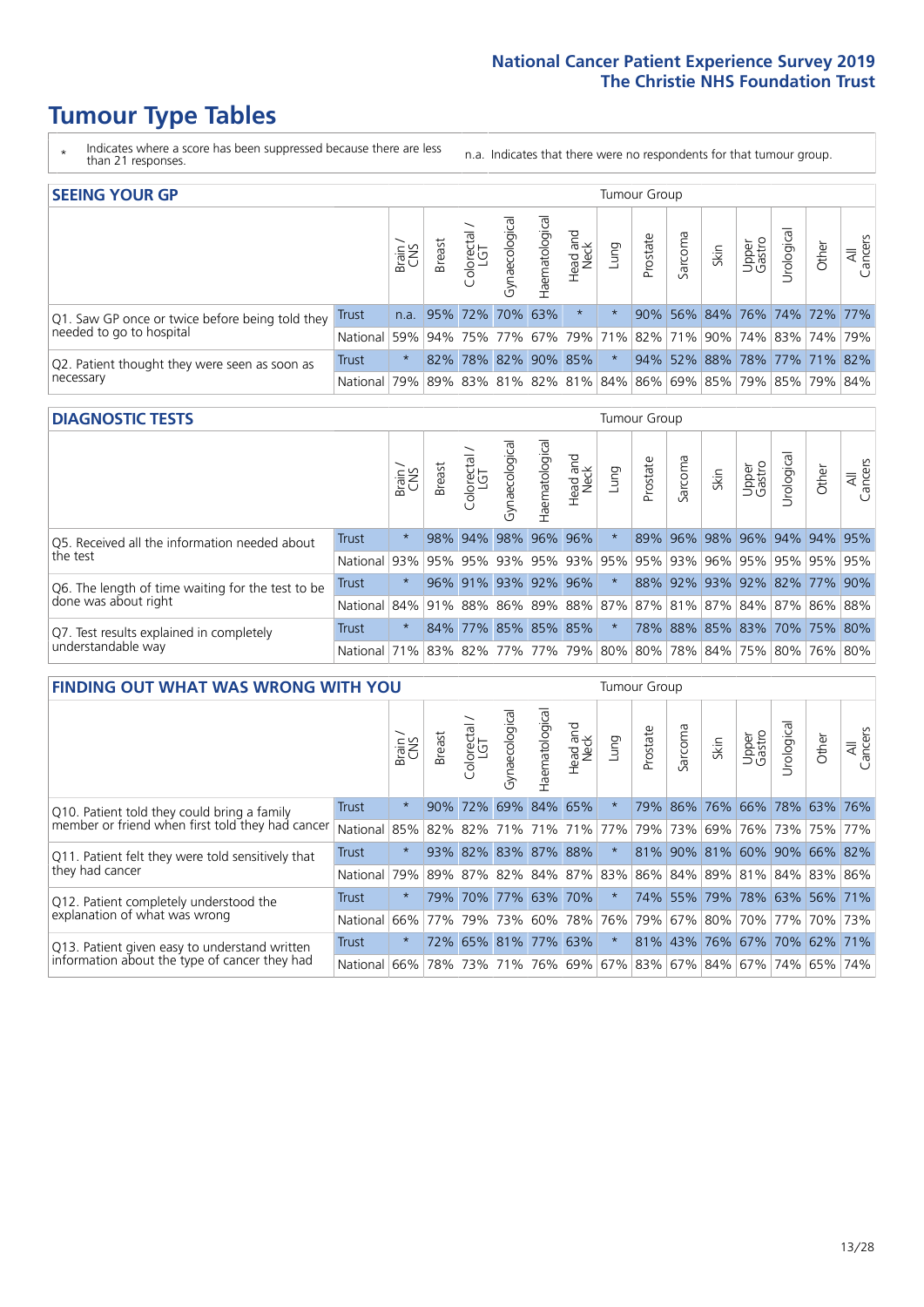\* Indicates where a score has been suppressed because there are less than 21 responses.

n.a. Indicates that there were no respondents for that tumour group.

| <b>DECIDING THE BEST TREATMENT FOR YOU</b>         | <b>Tumour Group</b><br>Haematological<br>Gynaecological<br>Jrological<br>Colorectal.<br>LGT<br>ad and<br>Neck<br>Sarcoma<br>Prostate<br>All<br>Cancers<br>Upper<br>Gastro<br><b>Breast</b><br>Other<br>Lung<br>Brain<br>Skin<br>Head<br>$\star$<br>80%<br>86%<br>80%<br>87%<br>$\star$<br>83% 84% 84% 88% 68%<br>86%<br>81%<br>83%<br>Trust |         |     |     |     |                 |         |          |     |         |                                     |     |     |                 |     |
|----------------------------------------------------|---------------------------------------------------------------------------------------------------------------------------------------------------------------------------------------------------------------------------------------------------------------------------------------------------------------------------------------------|---------|-----|-----|-----|-----------------|---------|----------|-----|---------|-------------------------------------|-----|-----|-----------------|-----|
|                                                    |                                                                                                                                                                                                                                                                                                                                             |         |     |     |     |                 |         |          |     |         |                                     |     |     |                 |     |
| Q14. Patient felt that treatment options were      |                                                                                                                                                                                                                                                                                                                                             |         |     |     |     |                 |         |          |     |         |                                     |     |     |                 |     |
| completely explained                               | National                                                                                                                                                                                                                                                                                                                                    | 85%     | 85% | 85% |     | 85% 82% 87%     |         | 84%      |     |         | 83% 83% 89% 81% 83% 79% 83%         |     |     |                 |     |
| Q15. Patient felt possible side effects were       | Trust                                                                                                                                                                                                                                                                                                                                       | $\star$ | 75% | 75% |     | 82% 85% 66%     |         | $\star$  | 66% | 75%     | 78%                                 |     |     | 78% 62% 66% 75% |     |
| definitely explained in an understandable way      | National                                                                                                                                                                                                                                                                                                                                    | 69%     | 74% | 76% | 75% | 69%             | 73%     | 74%      | 73% | 73%     | 77%                                 | 72% | 71% | 70%             | 73% |
| Q16. Patient definitely given practical advice and | Trust                                                                                                                                                                                                                                                                                                                                       | $\star$ | 73% | 68% |     | 73% 71% 67%     |         | $\star$  |     | 66% 69% | 70%                                 | 67% |     | 58% 61% 68%     |     |
| support in dealing with side effects of treatment  | National                                                                                                                                                                                                                                                                                                                                    | 63%     | 70% | 70% | 69% |                 | 65% 70% | 69%      |     |         | 65% 66% 71%                         |     |     | 66% 63% 64% 67% |     |
| Q17. Patient definitely told about side effects    | Trust                                                                                                                                                                                                                                                                                                                                       | $\star$ | 60% | 58% | 58% | 67% 59%         |         | $^\star$ | 64% | 50%     | 78%                                 |     |     | 57% 61% 56% 61% |     |
| that could affect them in the future               | National                                                                                                                                                                                                                                                                                                                                    | 62%     | 57% | 59% |     | 56% 51%         | 64%     | 56%      | 66% |         | 54% 66%                             |     |     | 53% 56% 52%     | 57% |
| Q18. Patient definitely involved as much as they   | Trust                                                                                                                                                                                                                                                                                                                                       | $\star$ | 82% |     |     | 78% 83% 89% 79% |         | $\star$  | 86% |         | 79% 81% 80% 80% 79% 82%             |     |     |                 |     |
| wanted in decisions about care and treatment       | National                                                                                                                                                                                                                                                                                                                                    | 79%     |     |     |     |                 |         |          |     |         | 81% 83% 81% 80% 81% 81% 84% 81% 87% | 79% |     | 79% 78% 81%     |     |

#### **CLINICAL NURSE SPECIALIST (CNS)** Tumour Group

|                                             |          | Brain   | <b>Breast</b> | olorectal<br>LGT<br>$\cup$ | aecological<br>ĞŘ | ᠊ᢛ<br>O<br>aematologi | Head and<br>Neck | <b>Dung</b> | Prostate | Sarcoma | Skin | Upper<br>Gastro                                         | ᆕ<br>rologica | Other | All<br>Cancers |
|---------------------------------------------|----------|---------|---------------|----------------------------|-------------------|-----------------------|------------------|-------------|----------|---------|------|---------------------------------------------------------|---------------|-------|----------------|
| Q19. Patient given the name of a CNS who    | Trust    | $\star$ |               | 92% 91%                    | 90%               |                       | 86% 97%          |             |          |         |      | 93% 93% 96% 100% 89% 89% 92%                            |               |       |                |
| would support them through their treatment  | National |         |               |                            | 95% 95% 92% 95%   |                       |                  |             |          |         |      | 92% 91% 94% 91% 91% 91% 93% 85% 89%                     |               |       | 92%            |
| Q20. Patient found it very or quite easy to | Trust    | $\star$ |               |                            | 91% 91% 81%       |                       | 98% 90%          | $\star$     |          |         |      | 84% 83% 90% 83% 82% 61% 86%                             |               |       |                |
| contact their CNS                           | National |         |               |                            | 86% 84% 88% 85%   |                       |                  |             |          |         |      | 87% 86% 86% 80% 86% 90% 85% 83% 83%                     |               |       | 85%            |
| Q21. Patient got understandable answers to  | Trust    | $\star$ |               |                            | 91% 89% 84%       |                       | 98% 86%          | $\star$     |          |         |      | 87% 83% 90% 83% 86% 70% 87%                             |               |       |                |
| important questions all or most of the time | National |         |               |                            |                   |                       |                  |             |          |         |      | 82% 87% 89% 86% 89% 88% 86% 87% 87% 93% 86% 87% 86% 87% |               |       |                |

| <b>SUPPORT FOR PEOPLE WITH CANCER</b>                                                             |              |         |               |                                 |                |                |                        |         | Tumour Group    |         |         |                 |             |         |                |
|---------------------------------------------------------------------------------------------------|--------------|---------|---------------|---------------------------------|----------------|----------------|------------------------|---------|-----------------|---------|---------|-----------------|-------------|---------|----------------|
|                                                                                                   |              | Brain   | <b>Breast</b> | ╮<br>olorectal<br>LGT<br>$\cup$ | Gynaecological | Haematological | ad and<br>Neck<br>Head | Lung    | Prostate        | Sarcoma | Skin    | Upper<br>Gastro | Jrological  | Other   | All<br>Cancers |
| Q22. Hospital staff gave information about<br>support or self-help groups for people with         | Trust        | $\star$ | 83%           | 90%                             | 89%            | 93%            | 85%                    | $\star$ | 96%             |         | 94%     | 98%             | 85%         | 79%     | 90%            |
| cancer                                                                                            | National     | 92%     | 92%           | 88%                             | 87%            | 86%            | 88%                    | 87%     | 91%             | 86%     | 90%     | 88%             | 81% 83% 88% |         |                |
| Q23. Hospital staff discussed or gave information<br>about the impact cancer could have on day to | <b>Trust</b> | $\star$ |               | 88% 83%                         | 83%            | 90% 92%        |                        | $\star$ | 90%             | 86%     | 83%     | 89%             |             | 78% 73% | 86%            |
| day activities                                                                                    | National     | 84%     |               | 86% 85%                         | 82%            | 84%            | 84%                    | 83%     | 88%             | 81%     | 86%     | 83%             | 78%         | 79%     | 84%            |
| Q24. Hospital staff gave information on getting                                                   | Trust        | $\star$ |               | 58% 61%                         | 70% 78% 57%    |                |                        | $\star$ | 57%             | $\star$ | $\star$ | 61%             | $^\star$    | 43%     | 61%            |
| financial help or possible benefits                                                               | National     | 78%     |               | 68% 61%                         | 66%            | 61%            | 67%                    | 72%     | 55%             | 64%     | 60%     | 64%             | 47%         | 59%     | 63%            |
| Q25. Hospital staff told patient they could get                                                   | Trust        | n.a.    |               | 86% 81%                         | 79%            | 92%            | $\star$                | $\star$ | 68%             | $\star$ | $\star$ | 62%             | $\star$     | $\star$ | 76%            |
| free prescriptions                                                                                | National     |         | 82% 81% 83%   |                                 | 79%            |                |                        |         | 87% 84% 86% 80% | 78%     | 71%     | 84%             |             | 73% 81% | 82%            |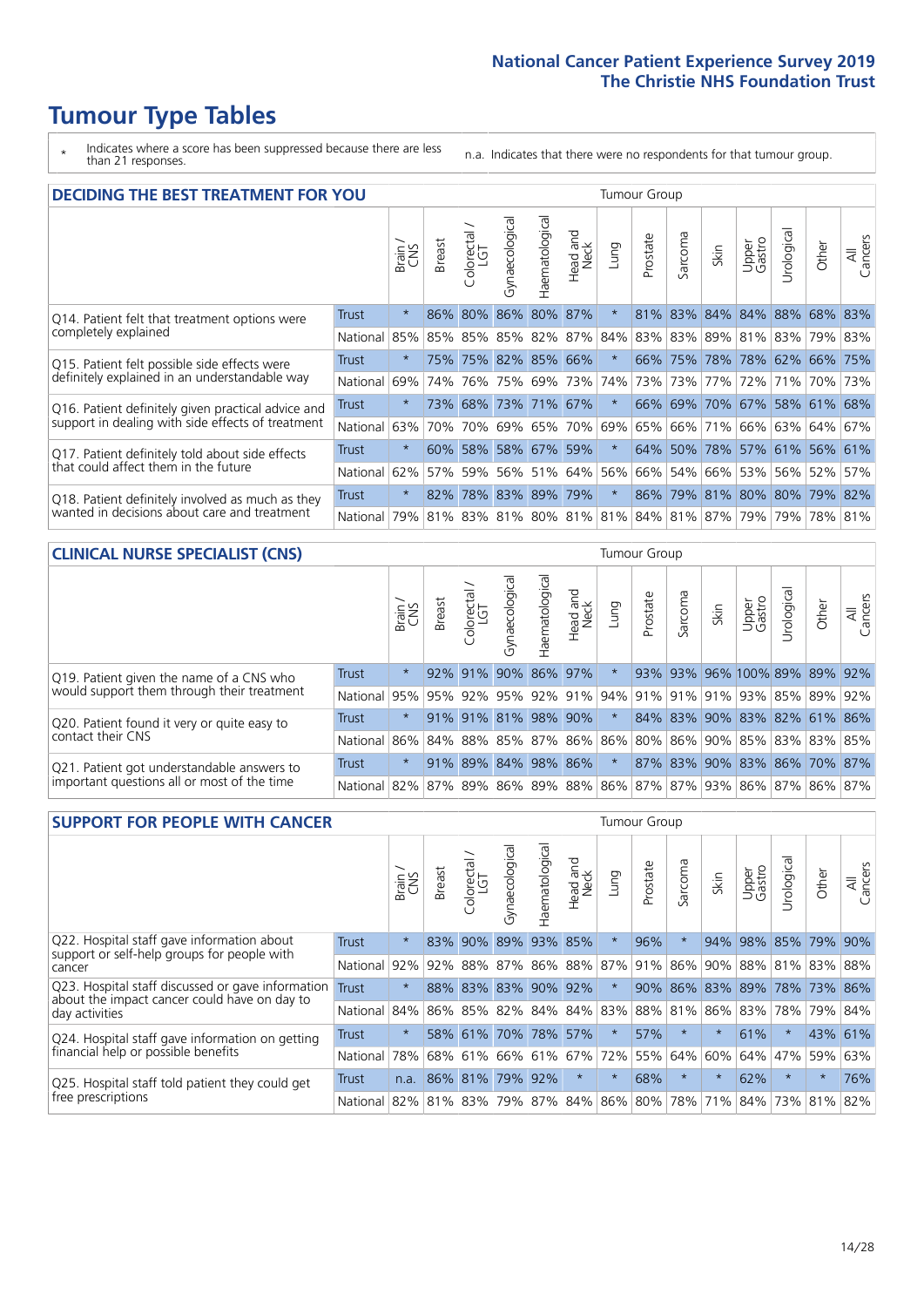- \* Indicates where a score has been suppressed because there are less than 21 responses.
- n.a. Indicates that there were no respondents for that tumour group.

| <b>OPERATIONS</b>                                |              |         |               |                       |                        |                |                  |             | Tumour Group |         |      |                 |                                         |         |                |
|--------------------------------------------------|--------------|---------|---------------|-----------------------|------------------------|----------------|------------------|-------------|--------------|---------|------|-----------------|-----------------------------------------|---------|----------------|
|                                                  |              | Brain   | <b>Breast</b> | olorectal<br>LGT<br>Ü | ᠊ᢛ<br>haecologic<br>δř | Haematological | Head and<br>Neck | <b>Dung</b> | Prostate     | Sarcoma | Skin | Upper<br>Gastro | Urological                              | Other   | All<br>Cancers |
| Q27. Beforehand, patient had all the information | <b>Trust</b> | $\star$ | 100% 94%      |                       | 93%                    | $\star$        | $\star$          | $\star$     | 94%          |         |      |                 | 98% 97% 100%                            | $\ast$  | 96%            |
| needed about the operation                       | National     | 96%     |               | 97% 96%               |                        |                |                  |             |              |         |      |                 | 96% 94% 96% 95% 97% 95% 96% 96% 95% 95% |         | 96%            |
| Q28. Afterwards, staff completely explained how  | <b>Trust</b> | $\star$ |               | 76% 79%               | 80%                    |                | $\star$          | $\star$     | 61%          |         |      |                 | 83% 81% 76%                             | $\star$ | 77%            |
| operation had gone in understandable way         | National     | 76%     | 79%           | 83%                   |                        |                | 79%   78%   79%  |             |              |         |      |                 | 79% 78% 80% 82% 79% 76% 77%             |         | 79%            |

#### **HOSPITAL CARE AS AN INPATIENT** Tumour Group

|                                                                                                   |              | Brain   | <b>Breast</b> | $\frac{\text{Colored}}{\text{LGT}}$ | Gynaecological | Haematological          | Head and<br>Neck | Lung    | Prostate | Sarcoma | Skin    | Upper<br>Gastro              | Urological | Other   | Cancers<br>$\overline{\overline{z}}$ |
|---------------------------------------------------------------------------------------------------|--------------|---------|---------------|-------------------------------------|----------------|-------------------------|------------------|---------|----------|---------|---------|------------------------------|------------|---------|--------------------------------------|
| Q30. Hospital staff didn't talk in front of patient                                               | Trust        | $\star$ | 78%           | 82%                                 | 84%            | 92%                     | 90%              | $\star$ |          |         |         | 92% 100% 87% 85% 80% 83% 86% |            |         |                                      |
| as if patient wasn't there                                                                        | National     | 81%     | $86\%$        | 81%                                 | 83%            | 84% 83% 81%             |                  |         | 88%      | 86%     |         | 86% 81% 83% 82%              |            |         | 84%                                  |
| Q31. Patient had confidence and trust in all                                                      | <b>Trust</b> | $\star$ |               |                                     |                | 83% 86% 80% 86% 90%     |                  | $\star$ | 93%      | 96%     |         | 96% 91% 93% 87%              |            |         | 88%                                  |
| doctors treating them                                                                             | National     | 82%     | 83%           | 85%                                 | 83%            | 82%                     | 87%              | 83%     | 89%      | 86%     | 85%     |                              | 81% 85%    | 80%     | 84%                                  |
| Q32. Patient's family or someone close definitely                                                 | <b>Trust</b> | $\star$ |               |                                     |                | 76% 67% 65% 76% 64%     |                  | $\star$ |          | 66% 76% |         |                              | 77% 74%    | $\star$ | 71%                                  |
| felt able to talk to a doctor                                                                     | National     | 67%     | 72%           | 73%                                 | 72%            | 74%                     | 75%              | 74%     | 72%      | 71%     | 74%     | 73%                          | 71%        | 69%     | 72%                                  |
| Q33. Patient had confidence and trust in all the<br>ward nurses treating them                     | <b>Trust</b> | $\star$ | 69%           | 76%                                 |                | 64% 80% 87%             |                  | $\star$ | 84%      | 74%     |         | 87% 79% 87% 83%              |            |         | 78%                                  |
|                                                                                                   | National     | 72%     | 73%           | 72%                                 |                | 71% 77%                 | 75%              | 77%     | 79%      | 74%     |         | 75% 73% 77%                  |            | 69%     | 74%                                  |
| Q34. Patient thought there were always or nearly<br>always enough nurses on duty to care for them | <b>Trust</b> | $\star$ |               | 63% 62%                             | 68%            | 73% 73%                 |                  | $\star$ | 83%      | 57%     |         | 78% 82% 73% 78%              |            |         | 171%                                 |
|                                                                                                   | National     | 68%     | 64%           | 62%                                 |                | 63% 63% 65% 68%         |                  |         | 72%      | 65%     |         | 70% 65% 66%                  |            | 60% 64% |                                      |
| Q35. All hospital staff asked patient what name<br>they prefer to be called by                    | Trust        | $\star$ |               |                                     |                | 81% 70% 56% 75% 73%     |                  | $\star$ | 72%      |         |         | 68% 57% 82% 72% 61% 70%      |            |         |                                      |
|                                                                                                   | National     | 68%     | 62%           | 74%                                 | 65%            | 72%                     | 71%              | 76%     | 72%      | 74%     | 70%     |                              | 78% 76%    | 69%     | 71%                                  |
| Q36. Patient always given enough privacy when                                                     | <b>Trust</b> | $\star$ | 65%           | 77%                                 |                | 85% 94% 87%             |                  | $\star$ | 90%      | 87%     |         | 78% 100% 73% 83% 84%         |            |         |                                      |
| discussing condition or treatment                                                                 | National     | 78%     | 84% 85%       |                                     |                | 81% 86% 87% 84%         |                  |         | 88%      | 84%     | 84%     |                              | 84% 85%    | 82% 85% |                                      |
| Q37. Patient definitely found hospital staff to                                                   | <b>Trust</b> | n.a.    | 46%           | 54%                                 | 52%            | 73% 38%                 |                  | $\star$ | 57%      | $\star$ | $\star$ |                              | 44% 39%    | $\star$ | 54%                                  |
| discuss worries or fears during their inpatient visit                                             | National     | 45%     |               |                                     |                | 51% 55% 51% 56%         | 52%              | 49%     | 53%      | 54%     | 51%     |                              | 53% 49%    | 46%     | 52%                                  |
| Q38. Hospital staff definitely did everything they                                                | <b>Trust</b> | $\star$ |               |                                     |                | 79% 82% 75% 90% 86%     |                  | $\star$ | 84%      | $\star$ |         | 91% 77% 92%                  |            | $\star$ | 83%                                  |
| could to help control pain                                                                        | National     | 85%     | 83%           |                                     |                | 84% 82% 82% 80% 84%     |                  |         |          | 85% 83% |         | 85% 82% 81% 82%              |            |         | 83%                                  |
| Q39. Patient always felt they were treated with                                                   | <b>Trust</b> | $\star$ |               |                                     |                | 87% 89% 82% 98% 80%     |                  | $\star$ | 88%      | 91%     |         | 91% 100% 93% 87%             |            |         | 90%                                  |
| respect and dignity while in hospital                                                             | National     | 85%     | 87%           | 87%                                 | 85%            | 89% 87%                 |                  | 88%     | 91%      | 89%     | 89%     |                              | 88% 90%    | 86%     | 88%                                  |
| Q40. Patient given clear written information<br>about what should or should not do after leaving  | <b>Trust</b> | n.a.    | 93%           |                                     |                | 89% 85% 94% 89%         |                  | $\star$ | 95%      | $\star$ |         | 86% 90% 88% 86%              |            |         | 90%                                  |
| hospital                                                                                          | National     | 80%     | 89%           | 86%                                 | 86%            | 83% 87% 82%             |                  |         |          | 91% 85% |         | 90% 82% 87%                  |            | 83% 86% |                                      |
| Q41. Hospital staff told patient who to contact<br>if worried about condition or treatment after  | <b>Trust</b> | $\star$ | 97%           |                                     |                | 99% 91% 98% 100%        |                  | $\star$ |          |         |         | 97% 100% 95% 91% 96%         |            | $\star$ | 96%                                  |
| leaving hospital                                                                                  | National     | 94%     |               |                                     |                | 95% 95% 93% 96% 93% 92% |                  |         |          |         |         | 96% 94% 95% 92% 92% 93% 94%  |            |         |                                      |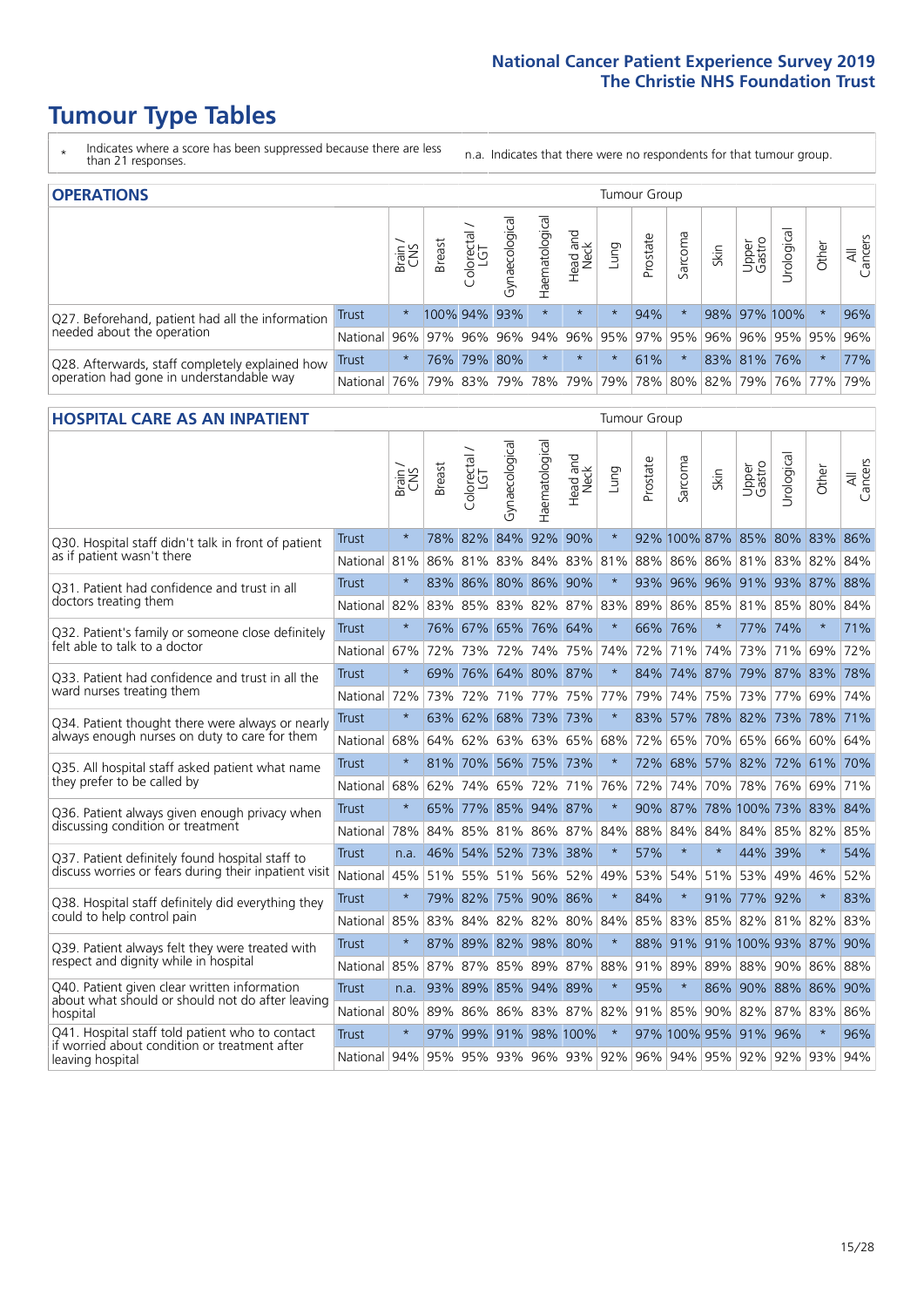- \* Indicates where a score has been suppressed because there are less than 21 responses.
- n.a. Indicates that there were no respondents for that tumour group.

| <b>HOSPITAL CARE AS A DAY PATIENT / OUTPATIENT</b>                                                                    |              |         |               |                 |                |                |                        |          | <b>Tumour Group</b> |              |         |                 |                             |         |                |  |  |
|-----------------------------------------------------------------------------------------------------------------------|--------------|---------|---------------|-----------------|----------------|----------------|------------------------|----------|---------------------|--------------|---------|-----------------|-----------------------------|---------|----------------|--|--|
|                                                                                                                       |              | Brain   | <b>Breast</b> | ╮<br>Colorectal | Gynaecological | Haematological | ad and<br>Neck<br>Head | Lung     | Prostate            | arcoma<br>ιñ | Skin    | Upper<br>Gastro | Urological                  | Other   | All<br>Cancers |  |  |
| Q43. Patient definitely found hospital staff to                                                                       | Trust        | $\star$ | 70%           | 69%             | 74%            | 85%            | 56%                    | $\star$  | 74%                 | $\star$      | 80%     | 71%             | 68%                         | 71%     | 72%            |  |  |
| discuss worries or fears during their outpatient or<br>day case visit                                                 | National     | 66%     | 68%           | 73%             | 70%            | 73%            | 72%                    | 70%      | 74%                 | 72%          | 72%     | 71%             | 67%                         | 68%     | 71%            |  |  |
| Q44. Cancer doctor had the right documents at<br>patient's last outpatient appointment                                | Trust        | $\star$ | 97%           | 97%             | 95%            | 95%            | 93%                    | $^\star$ |                     |              |         |                 | 96% 100% 100% 100% 100% 94% |         | 97%            |  |  |
|                                                                                                                       | National     | 94%     | 96%           | 96%             | 96%            | 97%            | 96%                    | 96%      | 96%                 | 96%          | 96%     |                 | 94% 96%                     | 95%     | 96%            |  |  |
| Q46. Beforehand patient completely had                                                                                | <b>Trust</b> | $\star$ | 93%           | $\star$         | 89%            | $\ast$         | 87%                    | $\star$  | 95%                 | $\star$      | $\star$ | $\star$         | $\star$                     | $\ast$  | 92%            |  |  |
| all information needed about radiotherapy<br>treatment                                                                | National     | 91%     | 88%           | 83%             | 88%            | 84%            | 86%                    | 86%      | 88%                 | 88%          | 84%     | 86%             | 83%                         | 84%     | 86%            |  |  |
| Q47. Patient completely given understandable                                                                          | Trust        | n.a.    | 63%           | $\star$         | 54%            | $\ast$         | 24%                    | $\star$  | 45%                 | $\star$      |         |                 |                             | $\ast$  | 54%            |  |  |
| information about whether radiotherapy was<br>working                                                                 | National     | 56%     | 60%           | 57%             | 61%            | 62%            | 63%                    | 59%      | 60%                 | 67%          | 57%     | 52%             | 59%                         | 59%     | 60%            |  |  |
| Q49. Beforehand patient completely had all                                                                            | Trust        | $\star$ | 86%           |                 | 94% 91%        | 88%            | $\star$                | $\star$  | $\star$             | $\star$      | $\star$ | 94%             | $\star$                     | 80%     | 89%            |  |  |
| information needed about chemotherapy<br>treatment                                                                    | National     | 80%     | 82%           | 86%             | 87%            | 85%            | 79%                    | 84%      | 86%                 | 86%          | 90%     | 84%             | 85%                         | 85%     | 84%            |  |  |
| Q50. Patient given enough information about<br>whether chemotherapy was working in a<br>completely understandable way | Trust        | $\star$ | 57%           | 64%             | 71%            | 89%            | $\star$                | $\star$  | $\star$             | $\star$      | $\star$ | 57%             | $\star$                     | $\star$ | 64%            |  |  |
|                                                                                                                       | National     | 54%     | 62%           | 64%             | 68%            | 75%            |                        | 57% 67%  | 66%                 | 71%          | 79%     | 61%             | 68%                         | 69%     | 68%            |  |  |

#### **HOME CARE AND SUPPORT** Tumour Group

|                                                                                                                   |          | Brain   | <b>Breast</b>   | Colorectal<br>LGT | ᠊ᢛ<br>Gynaecologic | Haematological | ad and<br>Neck<br>Head | <b>Dung</b> | Prostate | Sarcoma     | Skin                    | Upper<br>Gastro | Urologica       | Other   | All<br>Cancers |
|-------------------------------------------------------------------------------------------------------------------|----------|---------|-----------------|-------------------|--------------------|----------------|------------------------|-------------|----------|-------------|-------------------------|-----------------|-----------------|---------|----------------|
| Q51. Hospital staff definitely gave family or<br>someone close all the information needed to<br>help care at home | Trust    | $\star$ |                 | 58% 58%           | 56%                | 67% 57%        |                        |             | 61%      |             | 78% 71% 61% 52% 55% 61% |                 |                 |         |                |
|                                                                                                                   | National | 58%     |                 | 58% 63%           | 57%                |                | 62% 67% 59%            |             |          | 61% 62% 65% |                         |                 | 60% 59% 55% 60% |         |                |
| Q52. Patient definitely given enough support<br>from health or social services during treatment                   | Trust    | $\star$ |                 | 43% 67%           |                    | 55% 48% 64%    |                        |             | 50%      | $\star$     | 50%                     |                 | 71% 65% 48% 58% |         |                |
|                                                                                                                   | National |         | 42% 52% 60%     |                   | 45%                | $ 51\% $       |                        | 59% 50%     |          | 48% 53% 57% |                         |                 | 54% 48% 51%     |         | 52%            |
| Q53. Patient definitely given enough support<br>from health or social services after treatment                    | Trust    | $\star$ |                 | 36% 56%           | 45%                | $\star$        | $\star$                | $\star$     | 54%      | $\star$     | $\star$                 | 54%             | $\star$         | $\star$ | 52%            |
|                                                                                                                   | National |         | 39% 41% 53% 39% |                   |                    | $ 43\% $       |                        | 56% 40% 46% |          | 48% 59%     |                         | 47%             | 44%             | 44%     | 45%            |
|                                                                                                                   |          |         |                 |                   |                    |                |                        |             |          |             |                         |                 |                 |         |                |

| <b>CARE FROM YOUR GENERAL PRACTICE</b>                                                                     |              |         |               |                   |               |                | <b>Tumour Group</b> |         |                                                                 |         |                                |                     |                       |       |                |
|------------------------------------------------------------------------------------------------------------|--------------|---------|---------------|-------------------|---------------|----------------|---------------------|---------|-----------------------------------------------------------------|---------|--------------------------------|---------------------|-----------------------|-------|----------------|
|                                                                                                            |              | Brain,  | <b>Breast</b> | Colorectal<br>LGT | Gynaecologica | Haematological | Head and<br>Neck    | Lung    | Prostate                                                        | Sarcoma | Skin                           | Upper<br>Gastro     | $\sigma$<br>Urologica | Other | All<br>Cancers |
| Q54. GP given enough information about<br>patient's condition and treatment                                | Trust        | $\star$ |               | 89% 92%           |               | 92% 95% 96%    |                     |         |                                                                 |         | 100% 95% 100% 100% 97% 87% 94% |                     |                       |       |                |
|                                                                                                            | National 91% |         |               |                   |               |                |                     |         | 96% 95% 95% 96% 94% 94% 96% 94% 96% 93% 93% 95% 94% 95%         |         |                                |                     |                       |       |                |
| Q55. General practice staff definitely did<br>everything they could to support patient during<br>treatment | <b>Trust</b> | $\star$ |               | 64% 54%           |               | 54% 56% 61%    |                     | $\star$ | 66%                                                             | $\star$ |                                | 75% 64% 65% 50% 59% |                       |       |                |
|                                                                                                            | National 55% |         |               | 58% 59%           |               |                |                     |         | 56%   56%   59%   56%   64%   56%   65%   59%   59%   55%   58% |         |                                |                     |                       |       |                |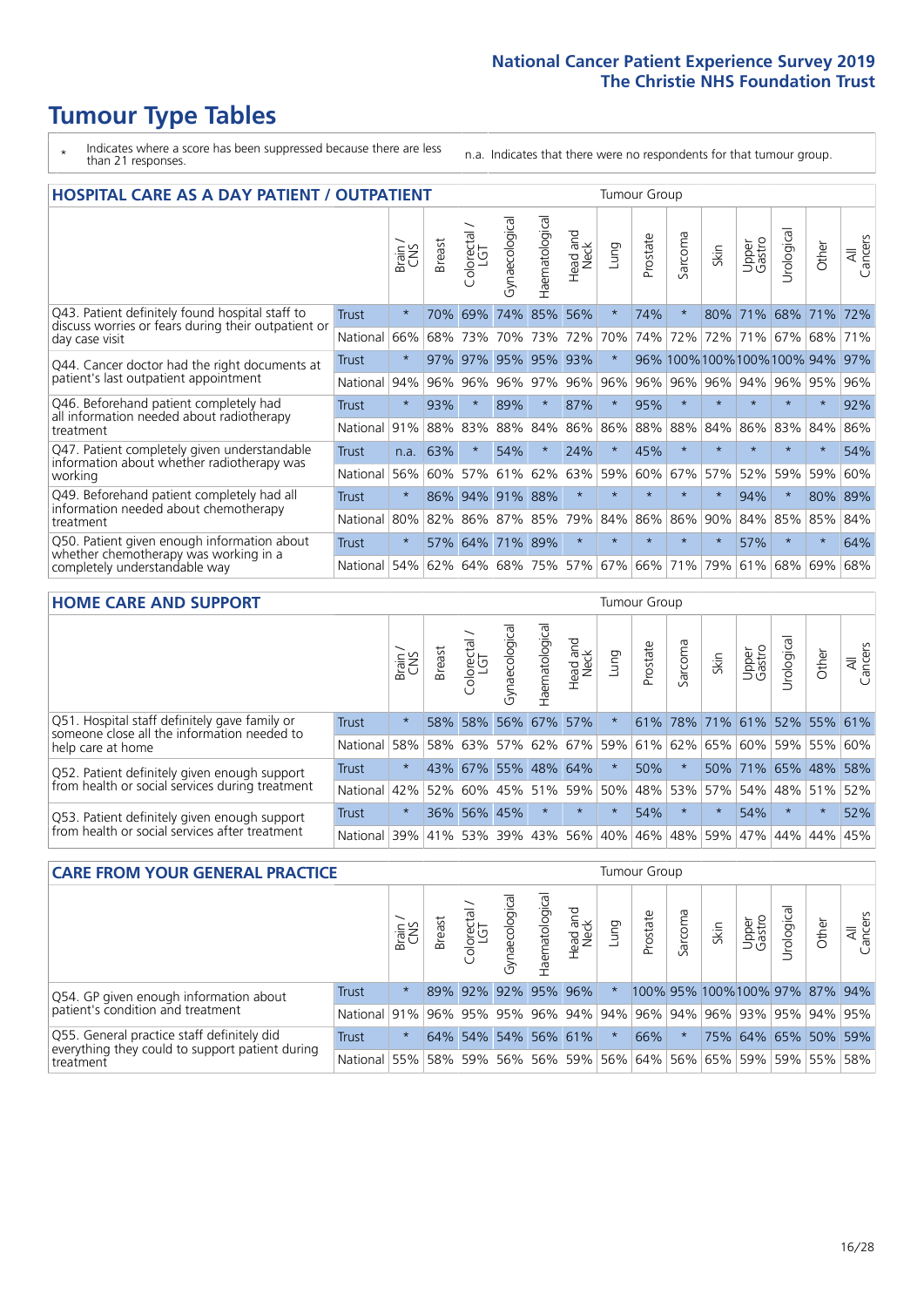- \* Indicates where a score has been suppressed because there are less than 21 responses.
- n.a. Indicates that there were no respondents for that tumour group.

#### **YOUR OVERALL NHS CARE** THE TWO CONTROLLER THE THE THROUP CHANGE THE TUMOUR GROUP

|                                                                                                 |              | Brain<br>CNS | <b>Breast</b> | olorectal<br>LGT<br>U | Gynaecological | Haematological | aad and<br>Neck<br>Head | <b>Gund</b> | Prostate | arcoma<br>$\sqrt{ }$ | Skin | Upper<br>Gastro | लु<br>Urologia | Other    | All<br>Cancers |
|-------------------------------------------------------------------------------------------------|--------------|--------------|---------------|-----------------------|----------------|----------------|-------------------------|-------------|----------|----------------------|------|-----------------|----------------|----------|----------------|
| Q56. Different people treating and caring for                                                   | Trust        | $\star$      | 68%           | 66%                   | 58%            | 72%            | 76%                     | $\star$     | 80%      | 70%                  | 83%  | 67%             | 68%            | 65%      | 69%            |
| patient always work well together to give best<br>possible care                                 | National     | 60%          | 73%           | 73%                   | 69%            | 75%            | 73%                     | 73%         | 75%      | 70%                  | 79%  | 69%             | 74%            | 68%      | 73%            |
| Q57. Patient given a care plan                                                                  | <b>Trust</b> | $\star$      | 31%           | 33%                   | 29% 43%        |                | 48%                     | $\star$     | 50%      | 40%                  | 43%  | 54% 37%         |                | 30% 38%  |                |
|                                                                                                 | National     | 36%          | 41%           | 40%                   | 34%            | 36%            | 39%                     | 36%         | 40%      | 34%                  | 44%  | 36%             | 33%            | 31%      | 38%            |
| Q58. Overall the administration of care was good                                                | <b>Trust</b> | $\star$      | 88%           | 87%                   | 85% 93%        |                | 94%                     | $\star$     | 87%      | 86%                  | 90%  | 81% 85%         |                | 89%      | 87%            |
| or very good                                                                                    | National     | 85%          | 90%           | 88%                   | 87%            | 91%            | 90%                     | 90%         |          | 88% 88%              | 90%  | 86% 85% 87% 89% |                |          |                |
| Q59. Patient felt length of time for attending<br>clinics and appointments for cancer was about | <b>Trust</b> | $\star$      | 57%           |                       | 73% 61% 68%    |                | 172%                    | $\star$     | 72%      | 55% 80%              |      | 60%             | 79%            | $ 43\% $ | 66%            |
| right                                                                                           | National     | 58%          | 68%           | 73%                   | 66%            | 66%            | 71%                     | 71%         | 76%      | 68%                  | 73%  | 66%             | 75%            | 64%      | 69%            |
| Q60. Someone discussed with patient whether                                                     | <b>Trust</b> | $\star$      | 40%           | 42%                   | 36%            | 55%            | 19%                     | $\star$     | 39%      | 43%                  | 49%  | 68% 33%         |                | 45%      | 44%            |
| they would like to take part in cancer research                                                 | National     | 42%          | 30%           | 32%                   | 31%            | 33%            | 21%                     | 34%         | 31%      | 36%                  | 20%  | 36%             | 21%            | 32%      | 30%            |
| Q61. Patient's average rating of care scored from<br>very poor to very good                     | Trust        | $\star$      | 8.8           | 9.0                   | 8.8            | 9.1            | 9.1                     | $\star$     | 9.0      | 9.0                  | 9.3  | 8.9             | 8.9            | 8.5      | 8.9            |
|                                                                                                 | National     | 8.6          | 8.9           | 8.8                   | 8.7            | 8.9            | 8.8                     | 8.8         | 8.8      | 8.8                  | 8.9  | 8.7             | 8.7            | 8.7      | 8.8            |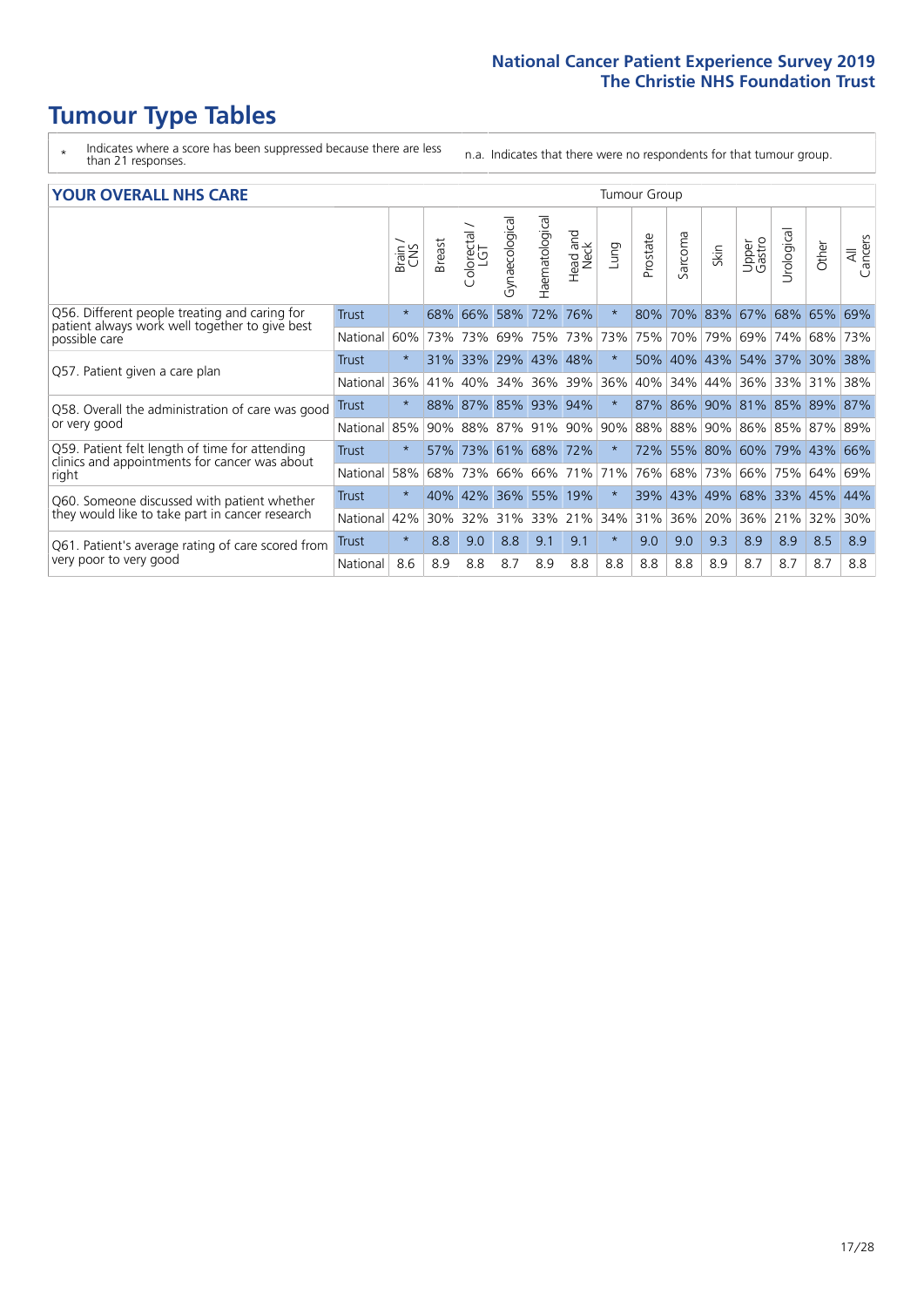### **Year on Year Charts**





#### **DIAGNOSTIC TESTS**





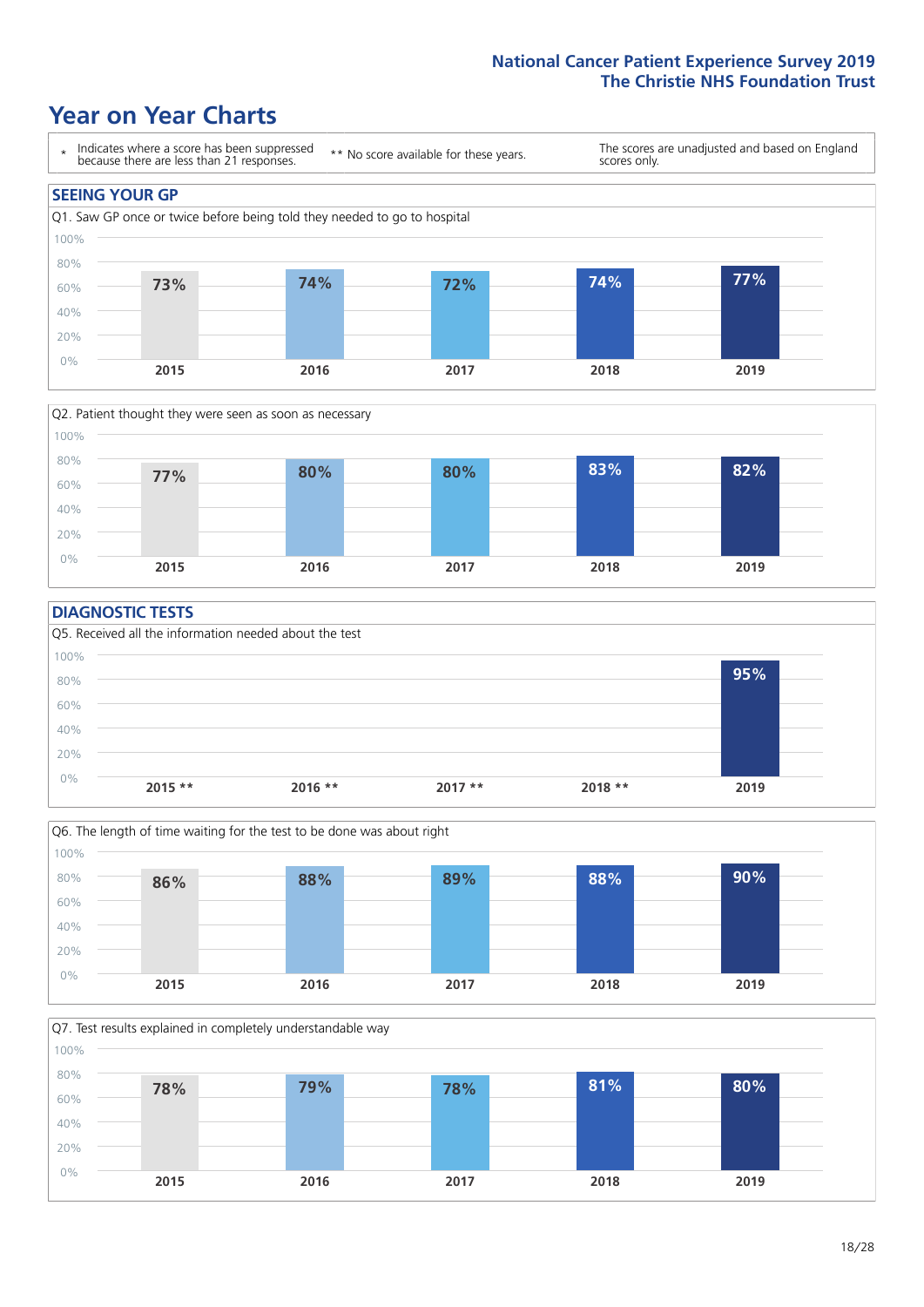### **Year on Year Charts**









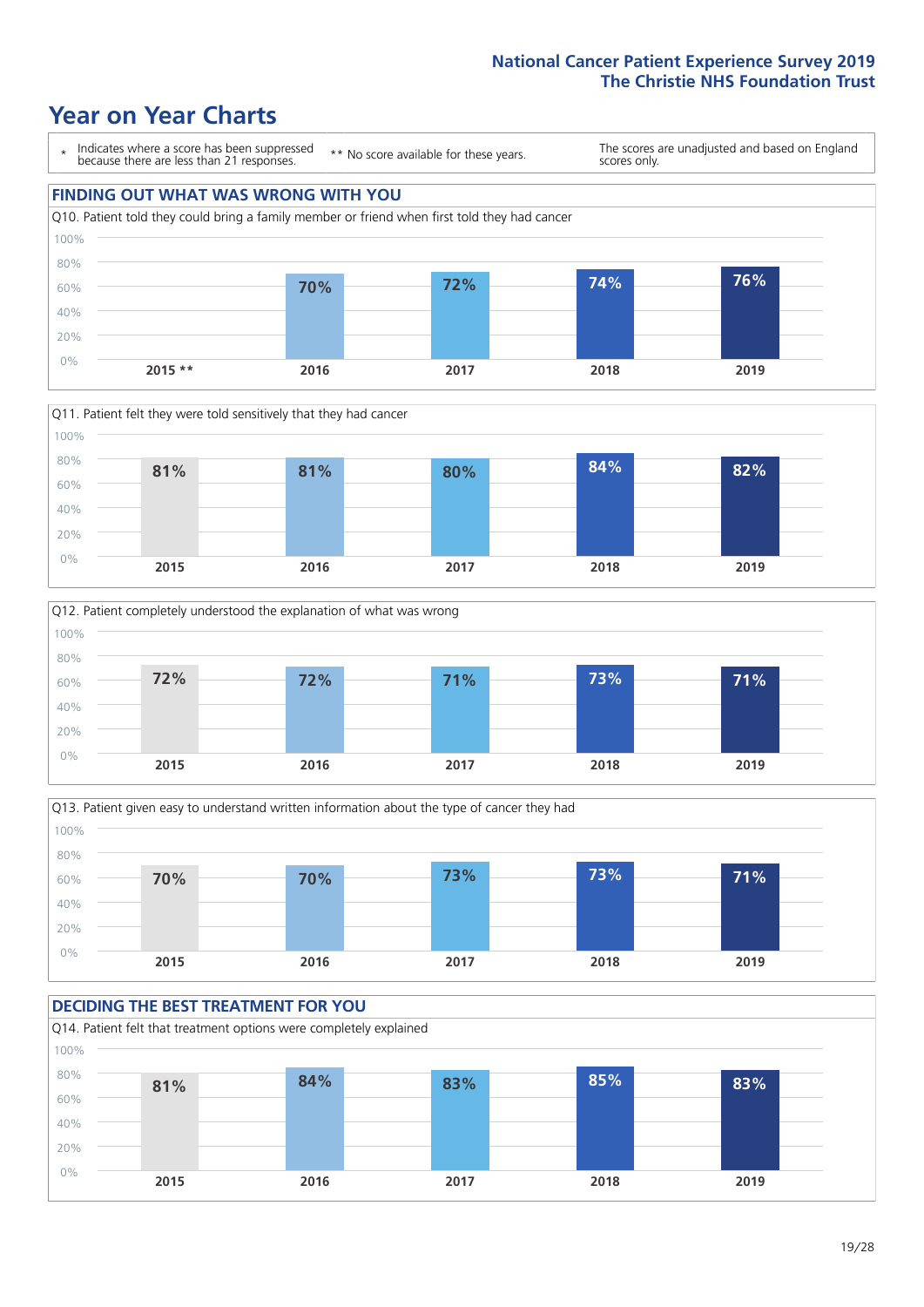### **Year on Year Charts**







Q18. Patient definitely involved as much as they wanted in decisions about care and treatment  $0%$ 20% 40% 60% 80% 100% **2015 \*\* 2016 \*\* 2017 \*\* 2018 \*\* 2019 82%**

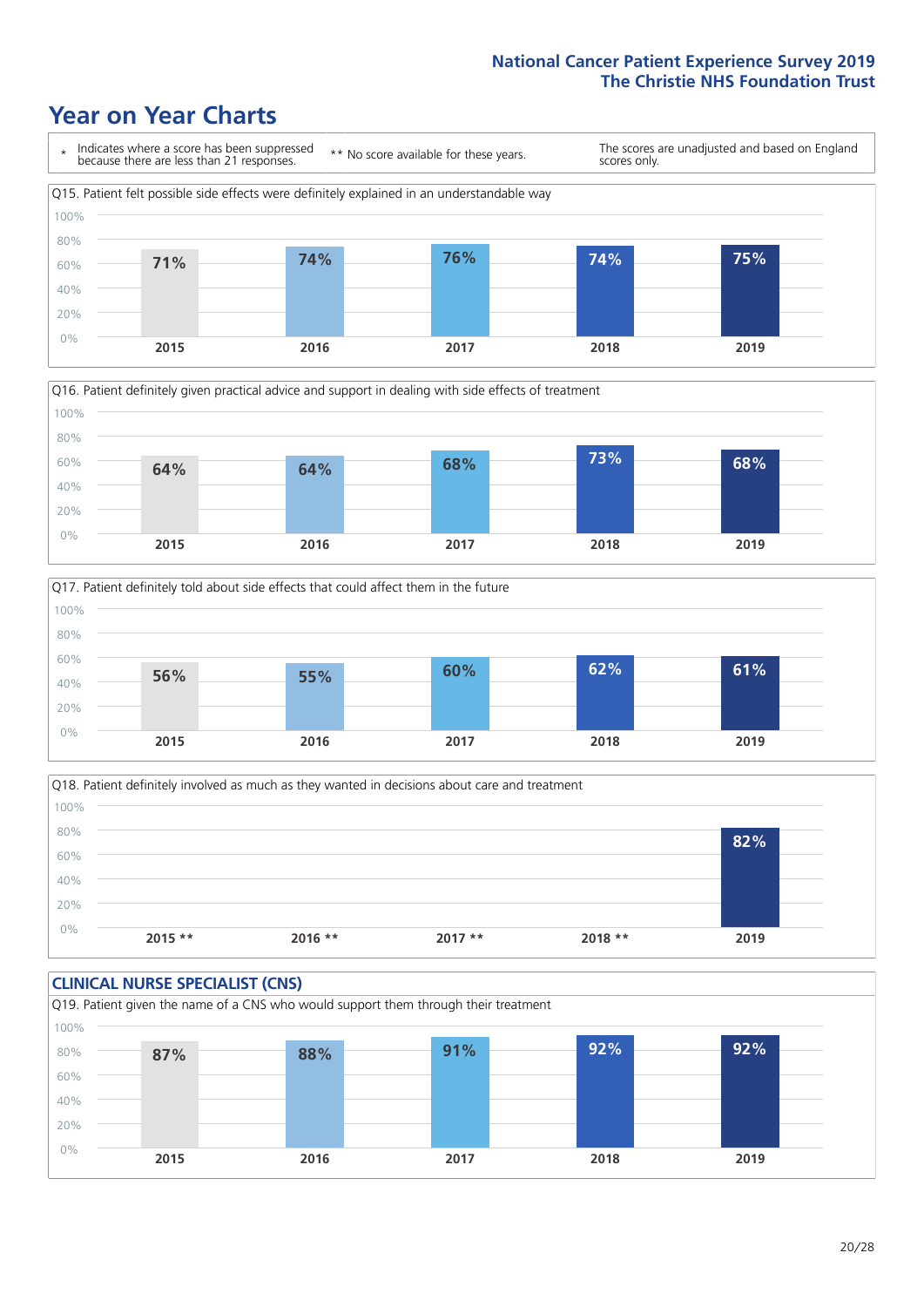### **Year on Year Charts**









Q24. Hospital staff gave information on getting financial help or possible benefits 0% 20% 40% 60% 80% 100% **2015 2016 2017 2018 2019 58% 58% 58% 63% 61%**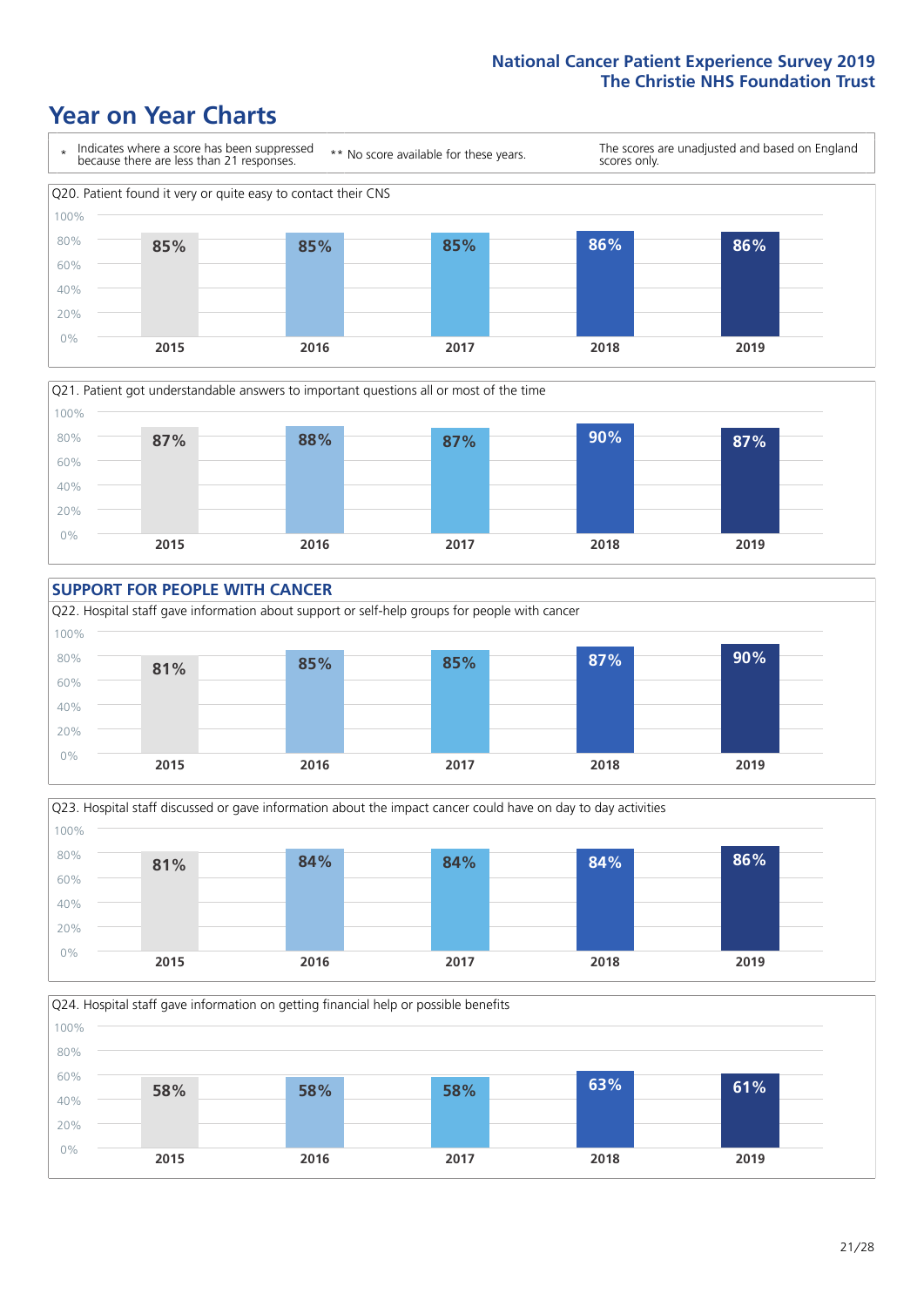### **Year on Year Charts**



#### **OPERATIONS**





#### **HOSPITAL CARE AS AN INPATIENT** Q30. Hospital staff didn't talk in front of patient as if patient wasn't there 0% 20% 40% 60% 80% 100% **2015 \*\* 2016 \*\* 2017 \*\* 2018 \*\* 2019 86%**

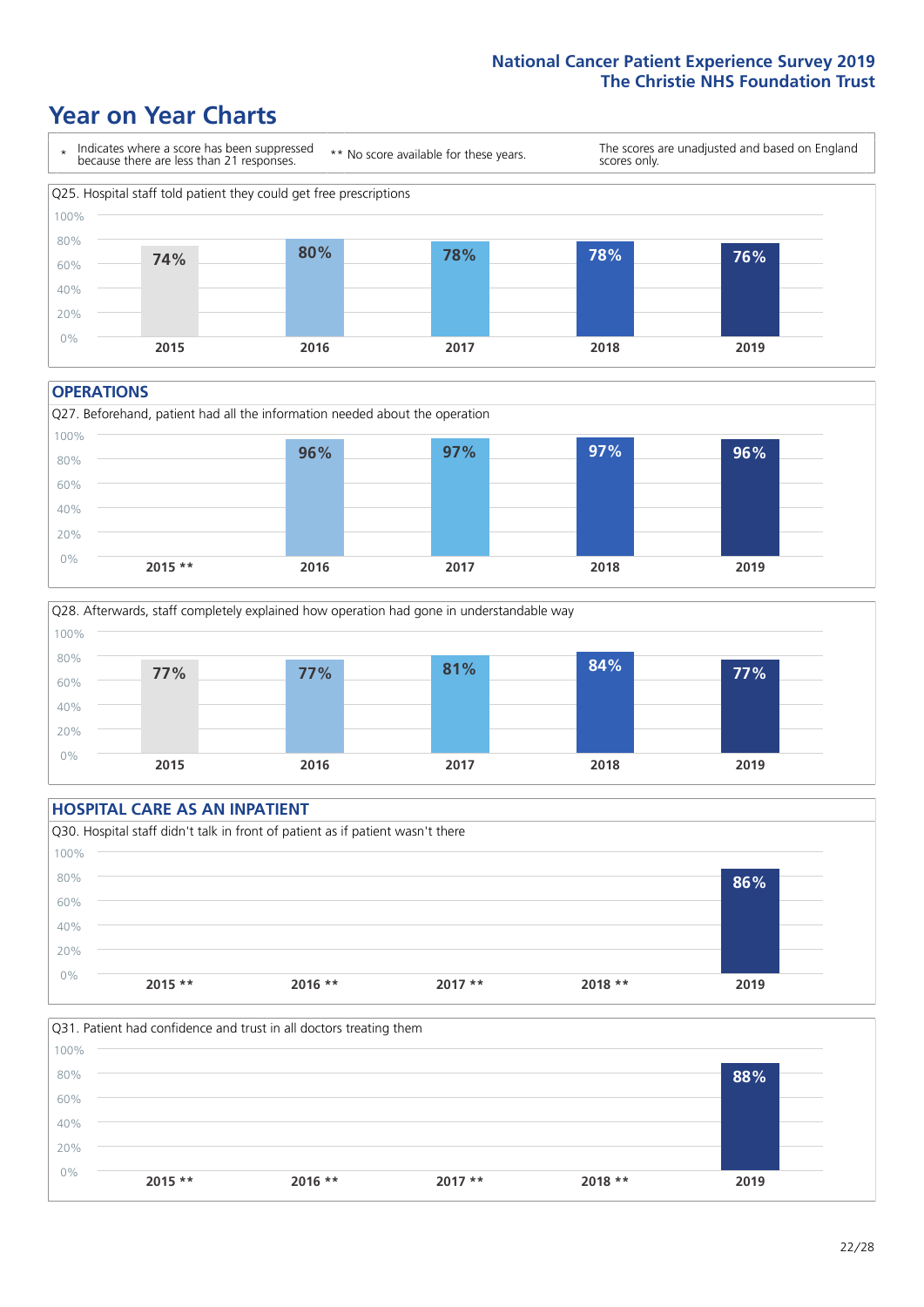### **Year on Year Charts**









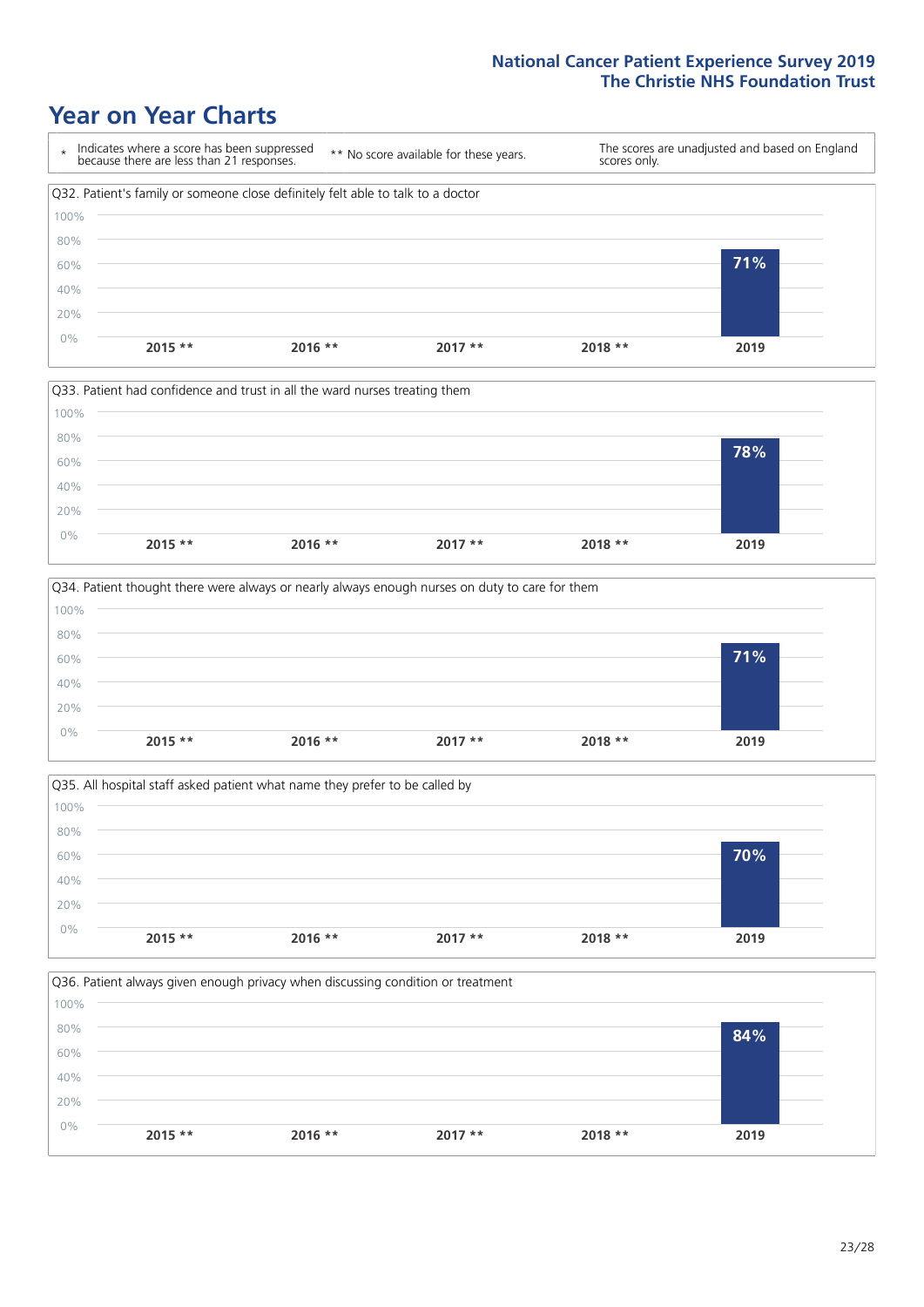### **Year on Year Charts**









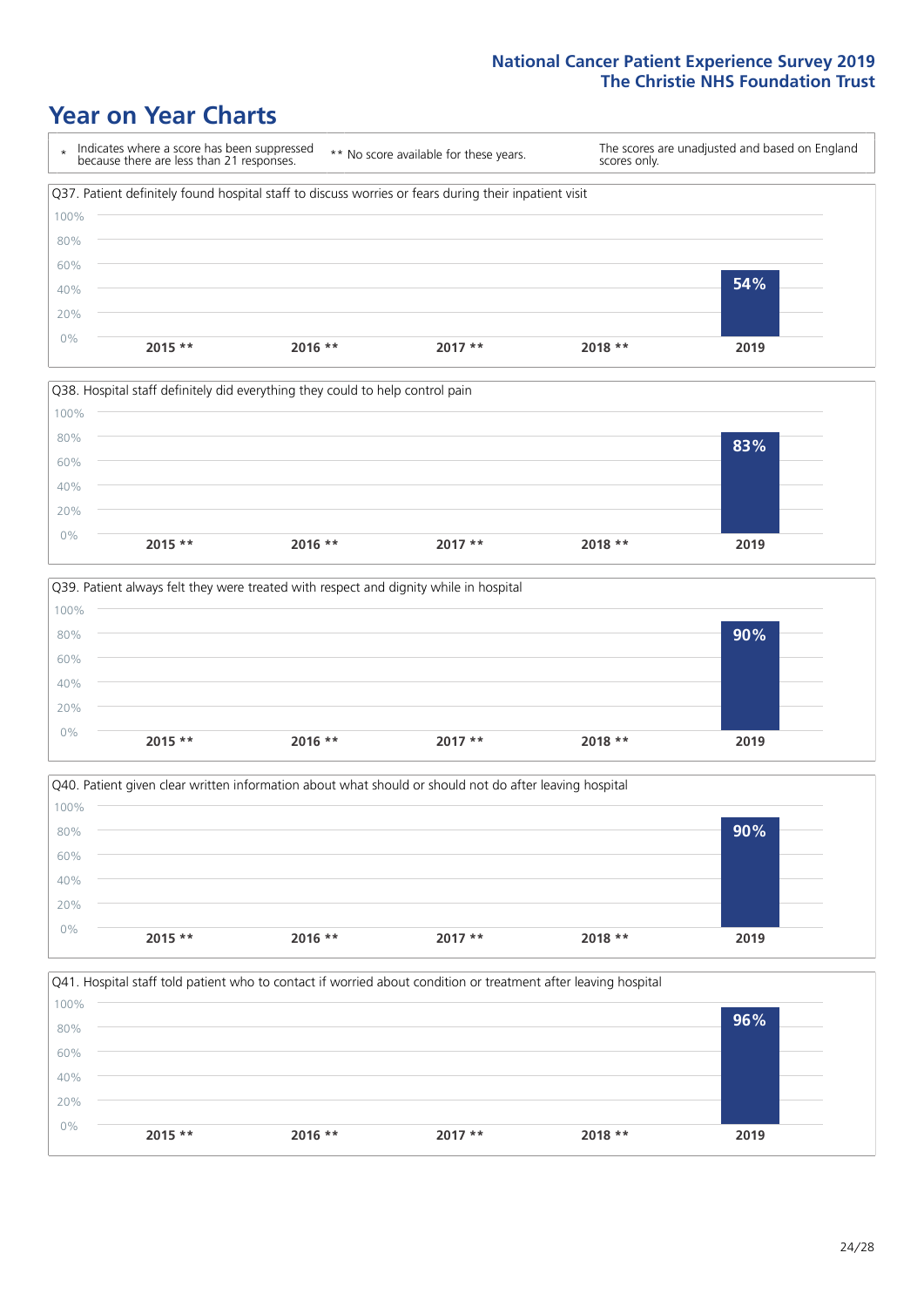### **Year on Year Charts**

0%

\* Indicates where a score has been suppressed because there are less than 21 responses.

\*\* No score available for these years.

The scores are unadjusted and based on England scores only.

#### **HOSPITAL CARE AS A DAY PATIENT / OUTPATIENT**









**2015 2016 2017 2018 2019**

Q49. Beforehand patient completely had all information needed about chemotherapy treatment 20% 40% 60% 80% 100% **83% 85% 84% 84% 89%**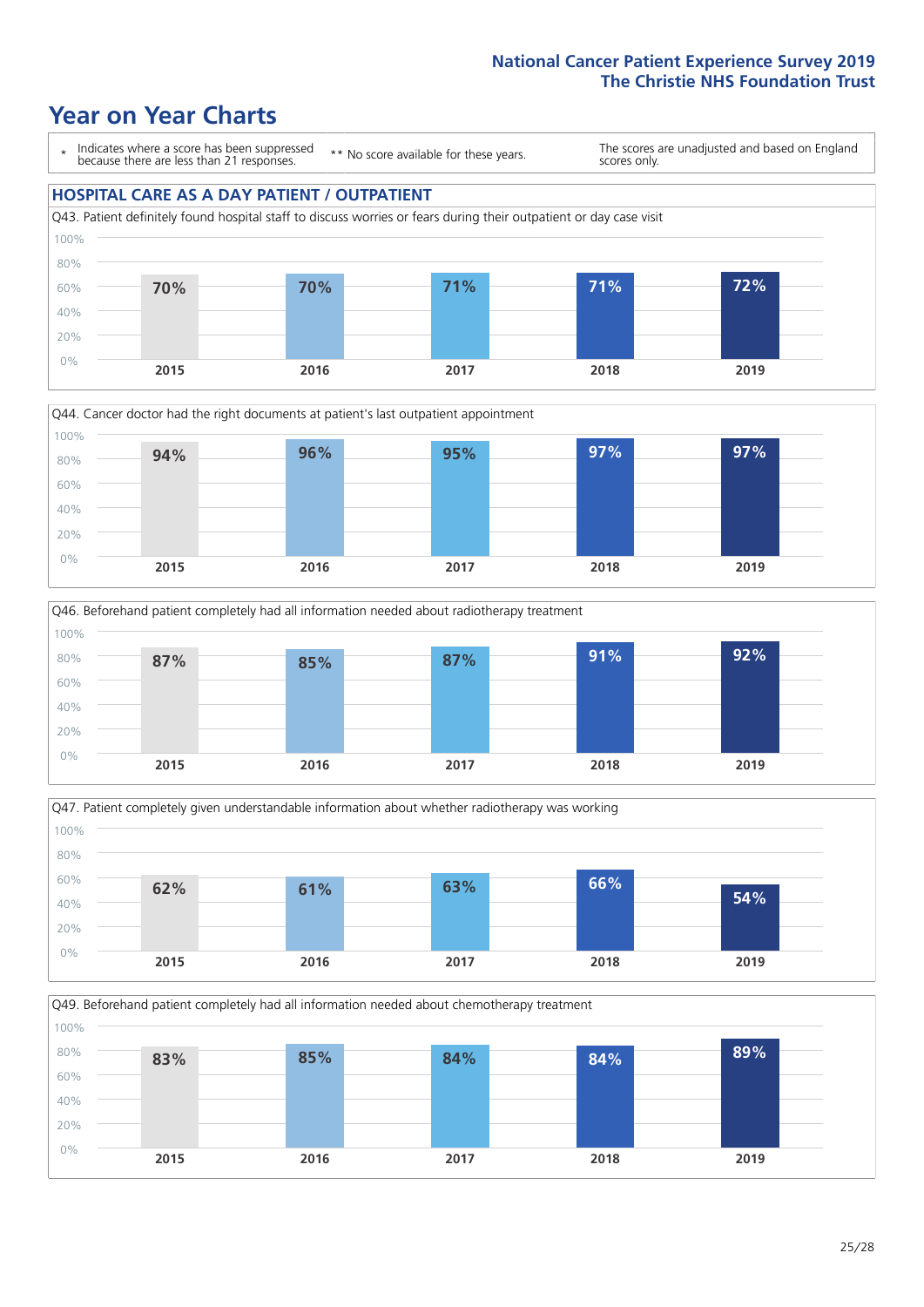### **Year on Year Charts**



#### **HOME CARE AND SUPPORT**







#### **CARE FROM YOUR GENERAL PRACTICE** Q54. GP given enough information about patient's condition and treatment 0% 20% 40% 60% 80% 100% **2015 2016 2017 2018 2019 94% 94% 93% 95% 94%**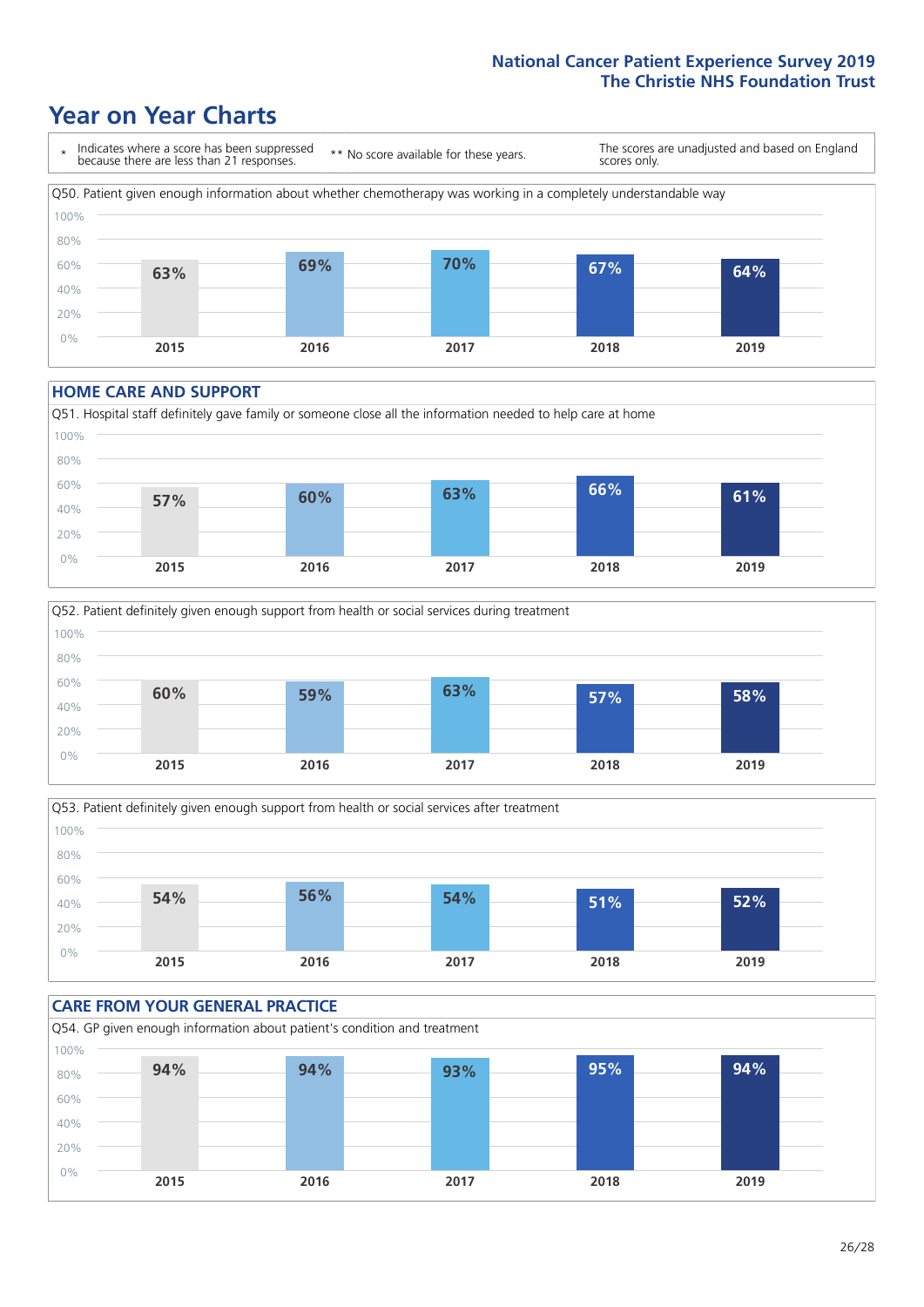### **Year on Year Charts**



#### **YOUR OVERALL NHS CARE**







Q59. Patient felt length of time for attending clinics and appointments for cancer was about right